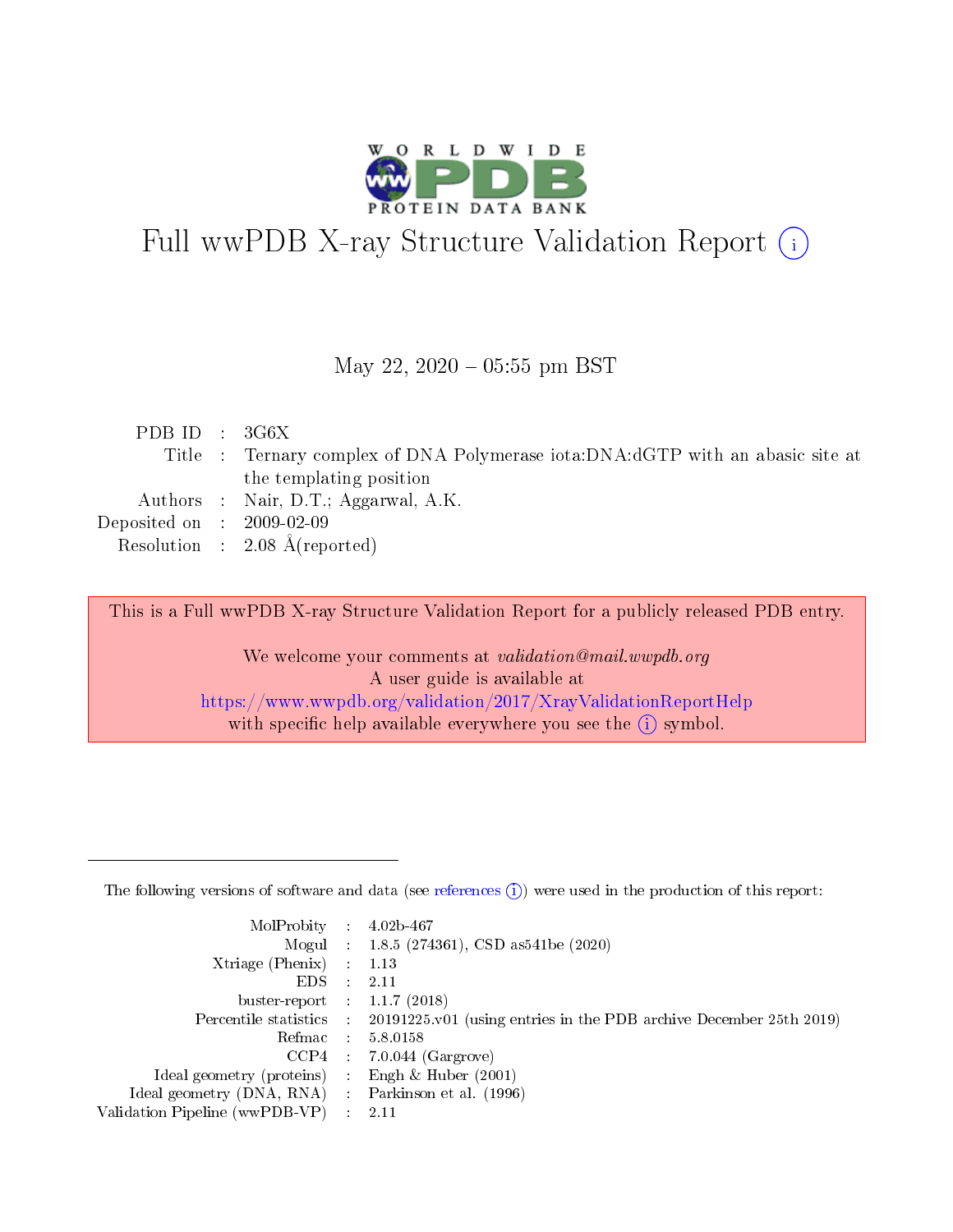# 1 [O](https://www.wwpdb.org/validation/2017/XrayValidationReportHelp#overall_quality)verall quality at a glance  $(i)$

The following experimental techniques were used to determine the structure: X-RAY DIFFRACTION

The reported resolution of this entry is 2.08 Å.

Percentile scores (ranging between 0-100) for global validation metrics of the entry are shown in the following graphic. The table shows the number of entries on which the scores are based.



| Metric                | Whole archive<br>$(\#\text{Entries})$ | Similar resolution<br>$(\#\text{Entries}, \text{resolution range}(\text{\AA}))$ |
|-----------------------|---------------------------------------|---------------------------------------------------------------------------------|
| $R_{free}$            | 130704                                | 6189 $(2.10-2.06)$                                                              |
| Clashscore            | 141614                                | $6738(2.10-2.06)$                                                               |
| Ramachandran outliers | 138981                                | 6663 (2.10-2.06)                                                                |
| Sidechain outliers    | 138945                                | $6664$ $(2.10-2.06)$                                                            |
| RSRZ outliers         | 127900                                | $6057(2.10-2.06)$                                                               |

The table below summarises the geometric issues observed across the polymeric chains and their fit to the electron density. The red, orange, yellow and green segments on the lower bar indicate the fraction of residues that contain outliers for  $>=3, 2, 1$  and 0 types of geometric quality criteria respectively. A grey segment represents the fraction of residues that are not modelled. The numeric value for each fraction is indicated below the corresponding segment, with a dot representing fractions  $\epsilon=5\%$  The upper red bar (where present) indicates the fraction of residues that have poor fit to the electron density. The numeric value is given above the bar.

|   | $\boxed{\text{Mol}}$ Chain   Length | Quality of chain |     |     |     |     |     |
|---|-------------------------------------|------------------|-----|-----|-----|-----|-----|
|   |                                     | 19%              |     |     |     |     |     |
|   | 420                                 |                  | 66% |     | 18% |     | 11% |
|   |                                     |                  |     |     |     |     |     |
|   |                                     | 14%              | 43% |     | 43% |     |     |
|   |                                     |                  |     |     |     |     |     |
| m |                                     | 9%               | 27% | 36% |     | 27% |     |

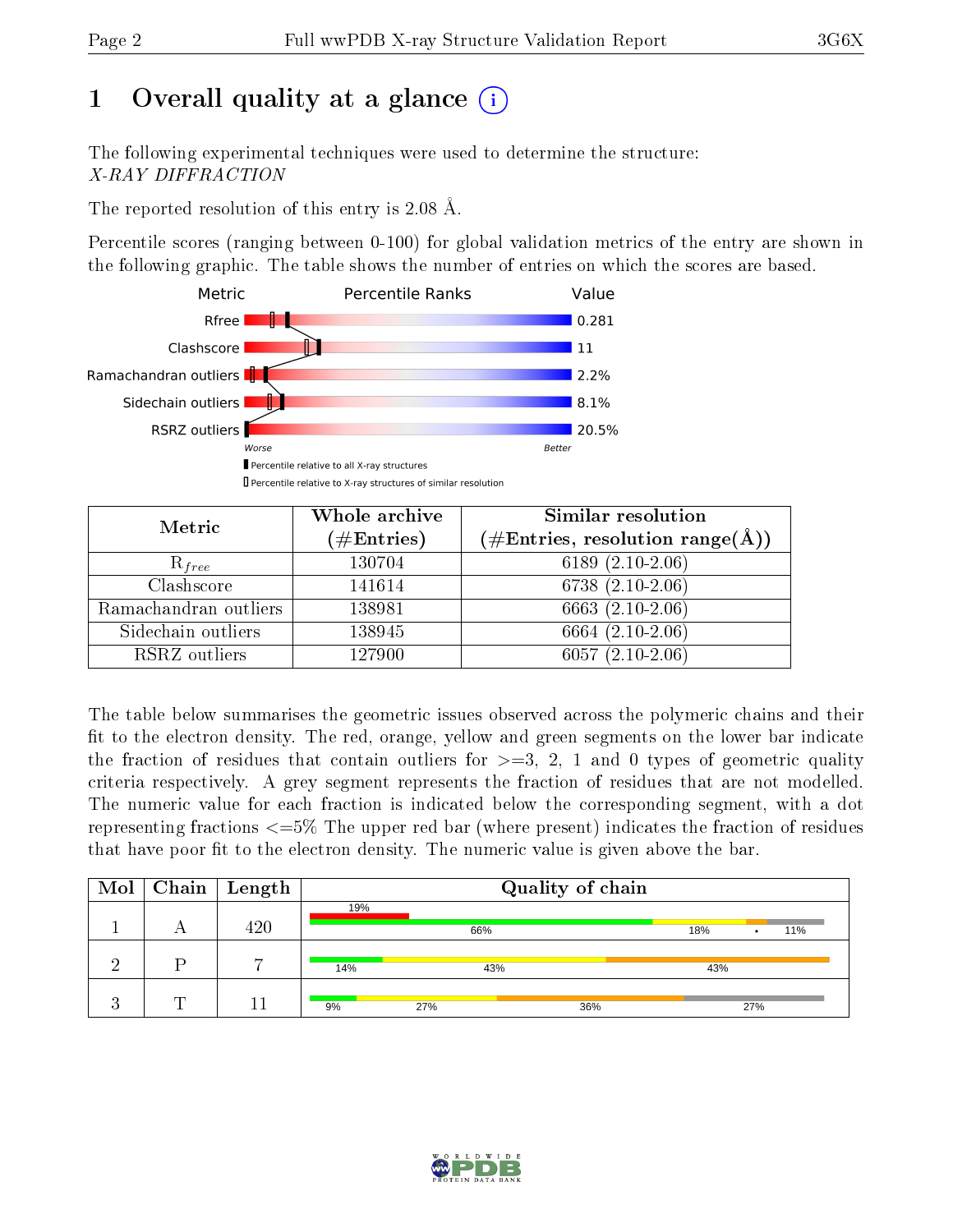# 2 Entry composition (i)

There are 6 unique types of molecules in this entry. The entry contains 3422 atoms, of which 0 are hydrogens and 0 are deuteriums.

In the tables below, the ZeroOcc column contains the number of atoms modelled with zero occupancy, the AltConf column contains the number of residues with at least one atom in alternate conformation and the Trace column contains the number of residues modelled with at most 2 atoms.

Molecule 1 is a protein called DNA polymerase iota.

| Mol | $\pm$ Chain $^+$ | $\mathsf{Residues}$ | Atoms               |      |     |     | ZeroOcc∣ | $\mid$ AltConf $\mid$ Trace |  |  |
|-----|------------------|---------------------|---------------------|------|-----|-----|----------|-----------------------------|--|--|
|     |                  | 373                 | $\rm Total$<br>2876 | 1809 | 504 | 542 |          |                             |  |  |

Molecule 2 is a DNA chain called Primer DNA strand.

| Mol | Chain   Residues |                  | $\rm{Atoms}$ |  | $\text{ZeroOcc} \mid \text{AltConf} \mid \text{Trace}$ |  |
|-----|------------------|------------------|--------------|--|--------------------------------------------------------|--|
|     |                  | Total C N<br>139 | 67 29 37     |  |                                                        |  |

Molecule 3 is a DNA chain called Template DNA strand.

| Mol | $C$ hain   Residues | Atoms              |  |          | $ZeroOcc \mid AltConf \mid Trace$ |  |  |  |
|-----|---------------------|--------------------|--|----------|-----------------------------------|--|--|--|
|     |                     | Total C N O<br>155 |  | 73 25 49 |                                   |  |  |  |

 Molecule 4 is 2'-DEOXYGUANOSINE-5'-TRIPHOSPHATE (three-letter code: DGT) (formula:  $C_{10}H_{16}N_5O_{13}P_3$ ).



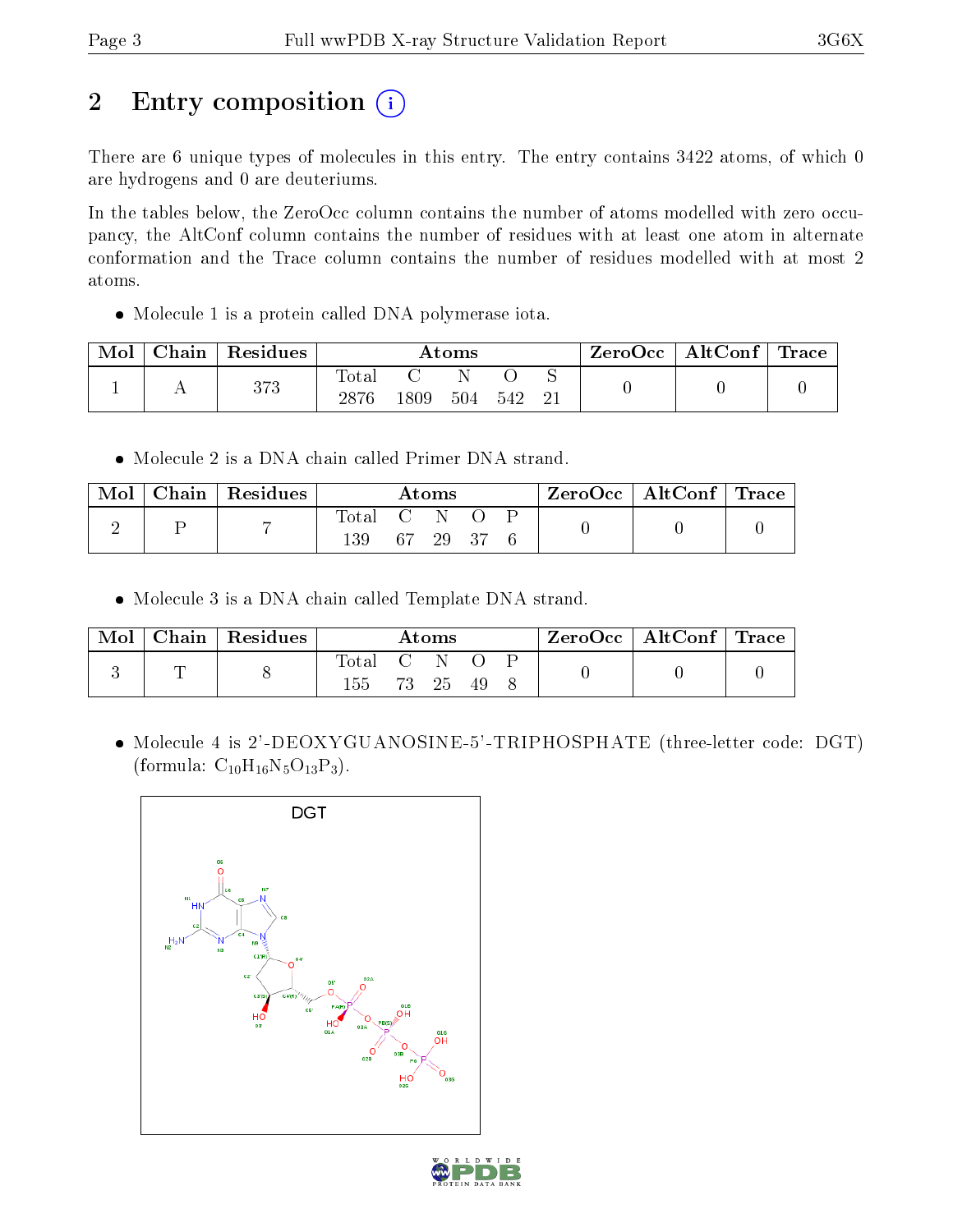| Mol | $Chain$ Residues | Atoms       |  |                       |  | $ZeroOcc$   AltConf |  |  |
|-----|------------------|-------------|--|-----------------------|--|---------------------|--|--|
|     |                  | Total C N O |  | $10 \quad 5 \quad 13$ |  |                     |  |  |

Molecule 5 is MAGNESIUM ION (three-letter code: MG) (formula: Mg).

|  | $\boxed{\text{Mol}}$ Chain   Residues | Atoms | $ZeroOcc$   AltConf |  |
|--|---------------------------------------|-------|---------------------|--|
|  |                                       | Total |                     |  |

• Molecule 6 is water.

|  | Mol   Chain   Residues | Atoms                            | $ZeroOcc \   \ AltConf \  $ |
|--|------------------------|----------------------------------|-----------------------------|
|  | 198                    | Total<br>$\circ$ O<br>198<br>198 |                             |
|  |                        | Total O                          |                             |
|  | 15                     | Total<br>- ( )<br>15<br>15       |                             |

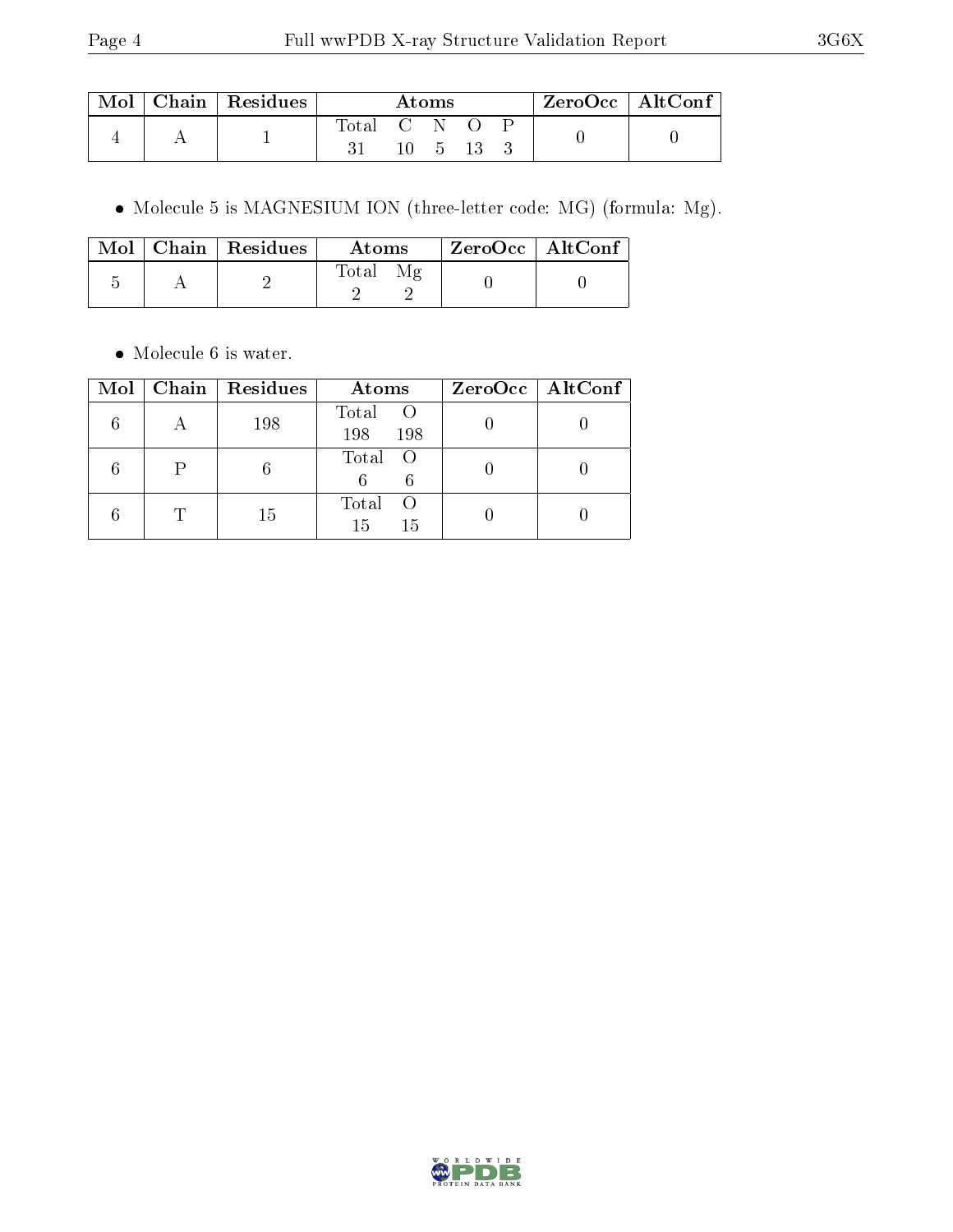# 3 Residue-property plots  $(i)$

These plots are drawn for all protein, RNA and DNA chains in the entry. The first graphic for a chain summarises the proportions of the various outlier classes displayed in the second graphic. The second graphic shows the sequence view annotated by issues in geometry and electron density. Residues are color-coded according to the number of geometric quality criteria for which they contain at least one outlier: green  $= 0$ , yellow  $= 1$ , orange  $= 2$  and red  $= 3$  or more. A red dot above a residue indicates a poor fit to the electron density (RSRZ  $> 2$ ). Stretches of 2 or more consecutive residues without any outlier are shown as a green connector. Residues present in the sample, but not in the model, are shown in grey.



• Molecule 1: DNA polymerase iota

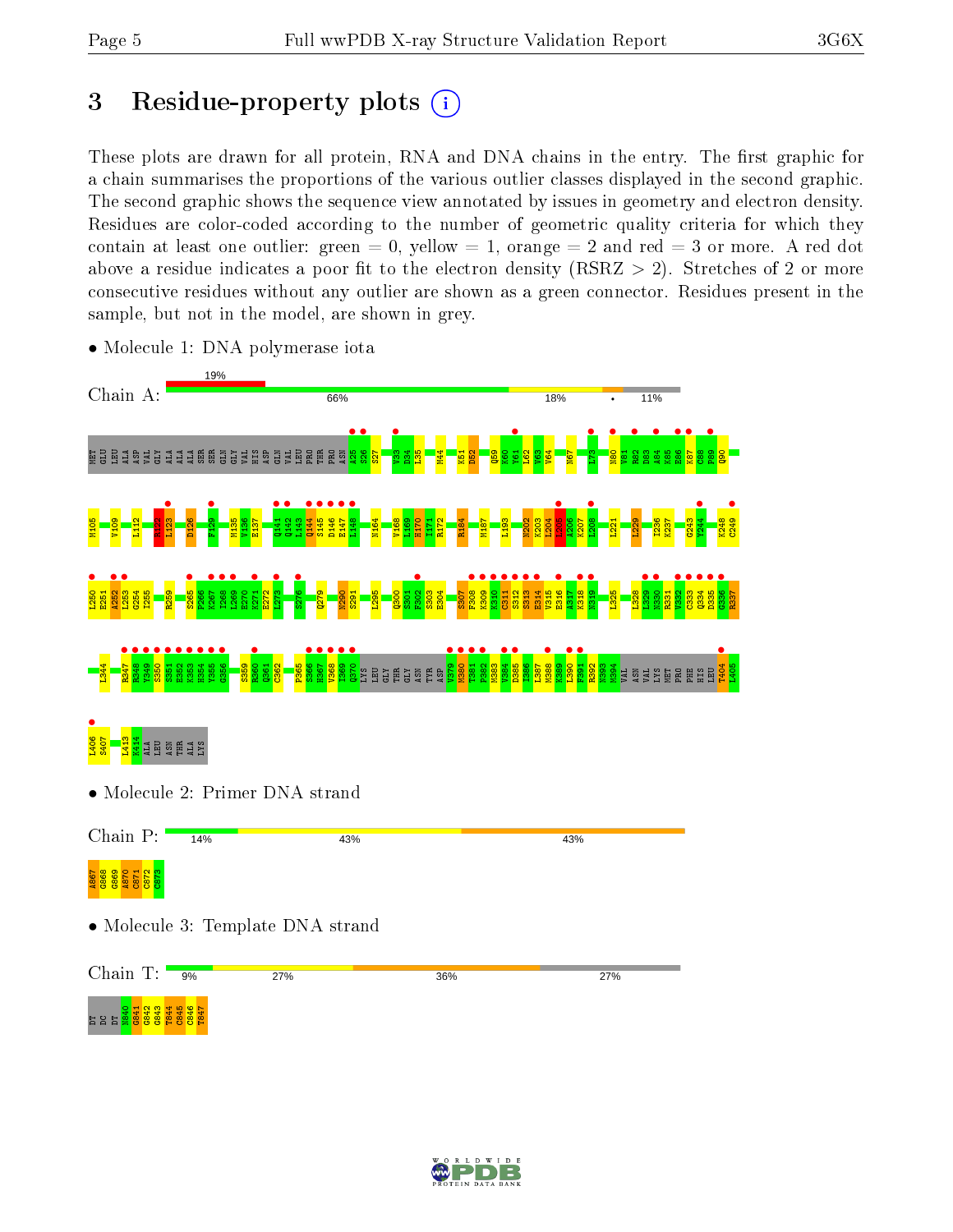# 4 Data and refinement statistics  $(i)$

| Property                                                             | Value                                            | Source     |
|----------------------------------------------------------------------|--------------------------------------------------|------------|
| Space group                                                          | P 65 2 2                                         | Depositor  |
| Cell constants                                                       | 98.11Å 202.82Å<br>98.11Å                         | Depositor  |
| a, b, c, $\alpha$ , $\beta$ , $\gamma$                               | $90.00^{\circ}$ $90.00^{\circ}$ $120.00^{\circ}$ |            |
| Resolution $(A)$                                                     | 20.00<br>$-2.08$                                 | Depositor  |
|                                                                      | $36.61 - 2.08$                                   | <b>EDS</b> |
| % Data completeness                                                  | $96.1(20.00-2.08)$                               | Depositor  |
| (in resolution range)                                                | $96.1(36.61-2.08)$                               | <b>EDS</b> |
| $R_{merge}$                                                          | 0.05                                             | Depositor  |
| $\mathrm{R}_{sym}$                                                   | (Not available)                                  | Depositor  |
| $\sqrt{I/\sigma}(I) > 1$                                             | 7.60 (at $2.08\text{\AA}$ )                      | Xtriage    |
| Refinement program                                                   | REFMAC 5.2.0019, CNS                             | Depositor  |
|                                                                      | 0.222<br>0.265<br>$\overline{\phantom{a}}$       | Depositor  |
| $R, R_{free}$                                                        | 0.229,<br>0.281                                  | DCC        |
| $R_{free}$ test set                                                  | 2813 reflections $(8.05\%)$                      | wwPDB-VP   |
| Wilson B-factor $(A^2)$                                              | $31.4\,$                                         | Xtriage    |
| Anisotropy                                                           | 0.303                                            | Xtriage    |
| Bulk solvent $k_{sol}(e/\mathring{A}^3)$ , $B_{sol}(\mathring{A}^2)$ | $0.34$ , $60.8$                                  | <b>EDS</b> |
| L-test for twinning <sup>2</sup>                                     | $< L >$ = 0.49, $< L2$ = 0.33                    | Xtriage    |
| Estimated twinning fraction                                          | No twinning to report.                           | Xtriage    |
| $F_o, F_c$ correlation                                               | 0.93                                             | <b>EDS</b> |
| Total number of atoms                                                | 3422                                             | wwPDB-VP   |
| Average B, all atoms $(A^2)$                                         | 28.0                                             | wwPDB-VP   |

Xtriage's analysis on translational NCS is as follows: The largest off-origin peak in the Patterson function is  $3.39\%$  of the height of the origin peak. No significant pseudotranslation is detected.

<sup>&</sup>lt;sup>2</sup>Theoretical values of  $\langle |L| \rangle$ ,  $\langle L^2 \rangle$  for acentric reflections are 0.5, 0.333 respectively for untwinned datasets, and 0.375, 0.2 for perfectly twinned datasets.



<span id="page-5-1"></span><span id="page-5-0"></span><sup>1</sup> Intensities estimated from amplitudes.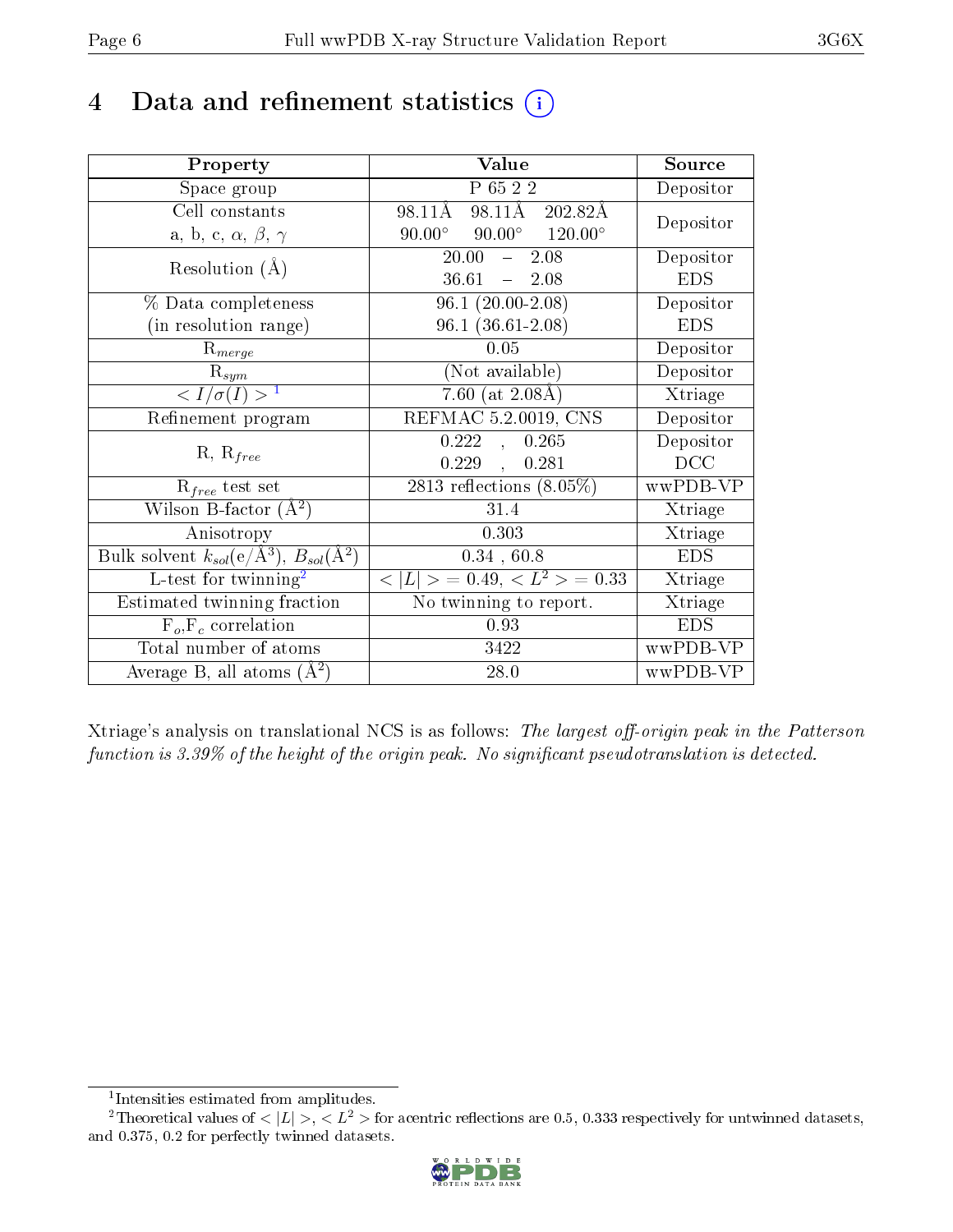# 5 Model quality  $(i)$

### 5.1 Standard geometry  $(i)$

Bond lengths and bond angles in the following residue types are not validated in this section: DOC, MG, 3DR, DGT

The Z score for a bond length (or angle) is the number of standard deviations the observed value is removed from the expected value. A bond length (or angle) with  $|Z| > 5$  is considered an outlier worth inspection. RMSZ is the root-mean-square of all Z scores of the bond lengths (or angles).

| Mol | Chain |      | Bond lengths         | Bond angles |                      |  |
|-----|-------|------|----------------------|-------------|----------------------|--|
|     |       | RMSZ | # $ Z >5$            | RMSZ        | # $ Z >5$            |  |
|     |       | 1.10 | $7/2914$ $(0.2\%)$   | 1.16        | $17/3934(0.4\%)$     |  |
|     |       | 1.75 | $2/136$ $(1.5\%)$    | 2.94        | $20/208$ (9.6\%)     |  |
| 3   |       | 1.91 | $1/160(0.6\%)$       | 2.79        | $18/245(7.3\%)$      |  |
| All | Аll   | 1.19 | 10/3210<br>$(0.3\%)$ | 1.44        | 55/4387<br>$(1.3\%)$ |  |

Chiral center outliers are detected by calculating the chiral volume of a chiral center and verifying if the center is modelled as a planar moiety or with the opposite hand.A planarity outlier is detected by checking planarity of atoms in a peptide group, atoms in a mainchain group or atoms of a sidechain that are expected to be planar.

|  | $\lceil \, \text{Mol} \, \rceil$ Chain $\mid \# \text{Chirality outliers} \mid \# \text{Planarity outliers} \mid$ |
|--|-------------------------------------------------------------------------------------------------------------------|
|  |                                                                                                                   |

| Mol            | Chain | Res | <b>Type</b> | Atoms       | Z       | Observed $(A)$ | Ideal(A) |
|----------------|-------|-----|-------------|-------------|---------|----------------|----------|
| 1              | А     | 313 | <b>SER</b>  | $CB-OG$     | 9.86    | 1.55           | 1.42     |
|                | А     | 392 | $\rm{ARG}$  | $CZ-NH1$    | 9.19    | 1.45           | 1.33     |
| 3              | T     | 842 | DG          | $C3'-O3'$   | $-6.60$ | 1.35           | 1.44     |
|                | А     | 122 | $\rm{ARG}$  | $CD-NE$     | $-6.24$ | 1.35           | 1.46     |
| 1              | А     | 184 | $\rm{ARG}$  | $CD-NE$     | $-5.89$ | 1.36           | 1.46     |
| 1              | А     | 249 | <b>CYS</b>  | $CB-SG$     | 5.66    | 1.91           | 1.82     |
| $\overline{2}$ | Ρ     | 868 | DG          | $N1-C2$     | 5.21    | 1.42           | 1.37     |
|                | А     | 122 | $\rm{ARG}$  | $CG$ - $CD$ | 5.16    | 1.64           | 1.51     |
| $\overline{2}$ | Ρ     | 870 | DА          | $N9-C4$     | 5.15    | 1.41           | 1.37     |
|                | А     | 207 | <b>LYS</b>  | $CE-NZ$     | $-5.06$ | 1.36           | 1.49     |

All (10) bond length outliers are listed below:

All (55) bond angle outliers are listed below:

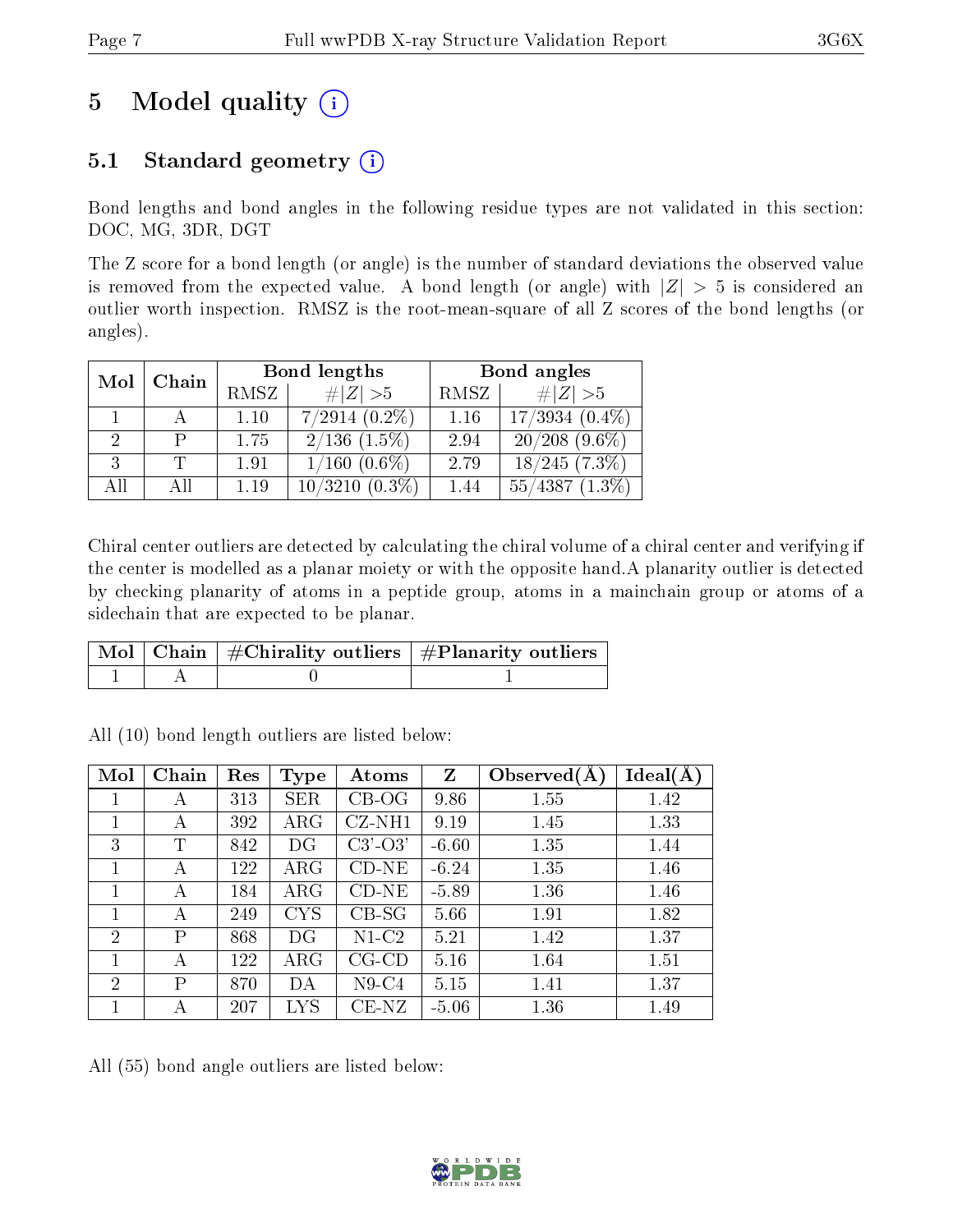| Mol            | Chain                     | Res | <b>Type</b>                       | Atoms                                           | Z        | Observed $(°)$ | Ideal $(°)$ |
|----------------|---------------------------|-----|-----------------------------------|-------------------------------------------------|----------|----------------|-------------|
| 1              | A                         | 122 | $\rm{ARG}$                        | $\overline{\text{NE- CZ-}N\text{H2}}$           | $-28.80$ | 105.90         | 120.30      |
| $\mathbf{1}$   | А                         | 122 | ARG                               | NE-CZ-NH1                                       | 19.38    | 129.99         | 120.30      |
| $\mathbf{1}$   | А                         | 184 | $\rm{ARG}$                        | $\overline{\text{NE}}$ -CZ-NH <sub>2</sub>      | $-13.11$ | 113.75         | 120.30      |
| $\overline{2}$ | $\overline{\mathrm{P}}$   | 870 | DA                                | $O4'-C1'-N9$                                    | 12.82    | 116.97         | 108.00      |
| 3              | $\mathbf T$               | 843 | DG                                | $O5'$ -P-OP2                                    | $-12.32$ | 94.62          | 105.70      |
| $\mathbf{1}$   | А                         | 122 | $\rm{ARG}$                        | $CD-NE- CZ$                                     | 9.57     | 136.99         | 123.60      |
| $\overline{2}$ | $\mathbf P$               | 869 | $\overline{\mathrm{D}\mathrm{G}}$ | $O4'-C1'-N9$                                    | 9.22     | 114.45         | 108.00      |
| $\overline{3}$ | $\mathbf T$               | 846 | $\rm DC$                          | $\overline{O4'-C1'-N1}$                         | $-8.53$  | 102.03         | 108.00      |
| $\overline{3}$ | T                         | 847 | DT                                | $C4-C5-C7$                                      | 8.51     | 124.10         | 119.00      |
| $\overline{2}$ | ${\bf P}$                 | 867 | DA                                | $O4'-C1'-N9$                                    | 8.42     | 113.90         | 108.00      |
| $\overline{2}$ | ${\bf P}$                 | 867 | DA                                | $O4' - C4' - C3'$                               | $-8.16$  | 101.10         | 106.00      |
| 3              | T                         | 841 | DG                                | $C5-C6-N1$                                      | 8.07     | 115.54         | 111.50      |
| $\overline{2}$ | ${\bf P}$                 | 870 | DA                                | $N1-C6-N6$                                      | $-8.04$  | 113.78         | 118.60      |
| $\overline{2}$ | $\overline{P}$            | 868 | DG                                | $N3-C2-N2$                                      | $-8.01$  | 114.30         | 119.90      |
| $\overline{2}$ | ${\bf P}$                 | 869 | DG                                | $N1-C6-O6$                                      | $-7.59$  | 115.34         | 119.90      |
| $\overline{2}$ | $\overline{\mathrm{P}}$   | 872 | DC                                | $\overline{O4' - C4' - C3'}$                    | $-7.52$  | 101.49         | 106.00      |
| $\mathbf{1}$   | А                         | 205 | <b>LEU</b>                        | $CB-CG-CD1$                                     | 7.49     | 123.74         | 111.00      |
| $\mathbf{1}$   | А                         | 126 | $\overline{\text{ASP}}$           | $CB-CG-OD1$                                     | $-7.39$  | 111.65         | 118.30      |
| $\mathbf 1$    | А                         | 122 | $\rm{ARG}$                        | $CG$ - $CD$ - $NE$                              | $-7.21$  | 96.66          | 111.80      |
| 3              | T                         | 847 | DT                                | $C6-C5-C7$                                      | $-7.21$  | 118.58         | 122.90      |
| $\mathbf{1}$   | А                         | 123 | <b>LEU</b>                        | $CB-CG-CD2$                                     | 7.11     | 123.09         | 111.00      |
| 3              | $\mathbf T$               | 845 | DC                                | $P-O3'-C3'$                                     | 6.95     | 128.04         | 119.70      |
| $\overline{3}$ | $\overline{T}$            | 842 | DG                                | $O5'$ -P-OP2                                    | $-6.84$  | 99.54          | 105.70      |
| $\overline{2}$ | ${\bf P}$                 | 870 | DA                                | $\overline{O5}$ <sup>2</sup> -P-OP <sub>2</sub> | $-6.82$  | 99.56          | 105.70      |
| $\overline{3}$ | $\mathbf T$               | 843 | DG                                | $P-O5'-C5'$                                     | 6.80     | 131.79         | 120.90      |
| 3              | $\mathbf T$               | 841 | $\overline{\mathrm{DG}}$          | $C5-C6-O6$                                      | $-6.78$  | 124.53         | 128.60      |
| 3              | $\mathbf T$               | 844 | <b>DT</b>                         | $C6-C5-C7$                                      | $-6.74$  | 118.86         | 122.90      |
| $\overline{3}$ | $\overline{T}$            | 841 | DG                                | $C2-N3-C4$                                      | 6.55     | 115.17         | 111.90      |
| $\mathbf{1}$   | $\boldsymbol{A}$          | 392 | $\rm{ARG}$                        | NE-CZ-NH1                                       | $-6.49$  | 117.06         | 120.30      |
| 1              | А                         | 135 | MET                               | $CG-SD-CE$                                      | $-6.32$  | 90.09          | 100.20      |
| $\overline{3}$ | T                         | 841 | DG                                | $O4'-C1'-N9$                                    | 6.26     | 112.38         | 108.00      |
| $\mathbf 1$    | А                         | 184 | $\rm{ARG}$                        | NE-CZ-NH1                                       | 6.21     | 123.40         | 120.30      |
| $\overline{2}$ | $\overline{P}$            | 868 | $\overline{\mathrm{DG}}$          | $O4'$ -C1'-N9                                   | 6.20     | 112.34         | 108.00      |
| $\overline{2}$ | $\boldsymbol{\mathrm{P}}$ | 871 | DC                                | $C4'$ -C3'-C2'                                  | $-6.12$  | 97.59          | 103.10      |
| 3              | T                         | 842 | DG                                | $N1-C6-O6$                                      | $-6.11$  | 116.23         | 119.90      |
| 1              | А                         | 203 | <b>LYS</b>                        | $CD$ - $CE$ - $NZ$                              | $-5.84$  | 98.27          | 111.70      |
| $\overline{2}$ | ${\bf P}$                 | 870 | <b>DA</b>                         | $O4'$ -C4'-C3'                                  | 5.77     | 109.46         | 106.00      |
| $\overline{2}$ | ${\bf P}$                 | 870 | DA                                | $C3'-C2'-C1'$                                   | 5.72     | 109.36         | 102.50      |
| $\overline{2}$ | $\mathbf P$               | 869 | DG                                | $C5-C6-O6$                                      | 5.63     | 131.98         | 128.60      |
| $\overline{3}$ | T                         | 842 | DG                                | $N1-C2-N2$                                      | $-5.60$  | 111.16         | 116.20      |
| $\overline{2}$ | $\rm P$                   | 870 | DA                                | $OP1-P-O3'$                                     | 5.53     | 117.36         | 105.20      |
| $\overline{2}$ | ${\bf P}$                 | 870 | DA                                | $C2-N3-C4$                                      | 5.51     | 113.35         | 110.60      |
| $\mathbf 1$    | А                         | 337 | $\rm{ARG}$                        | NE-CZ-NH1                                       | 5.42     | 123.01         | 120.30      |

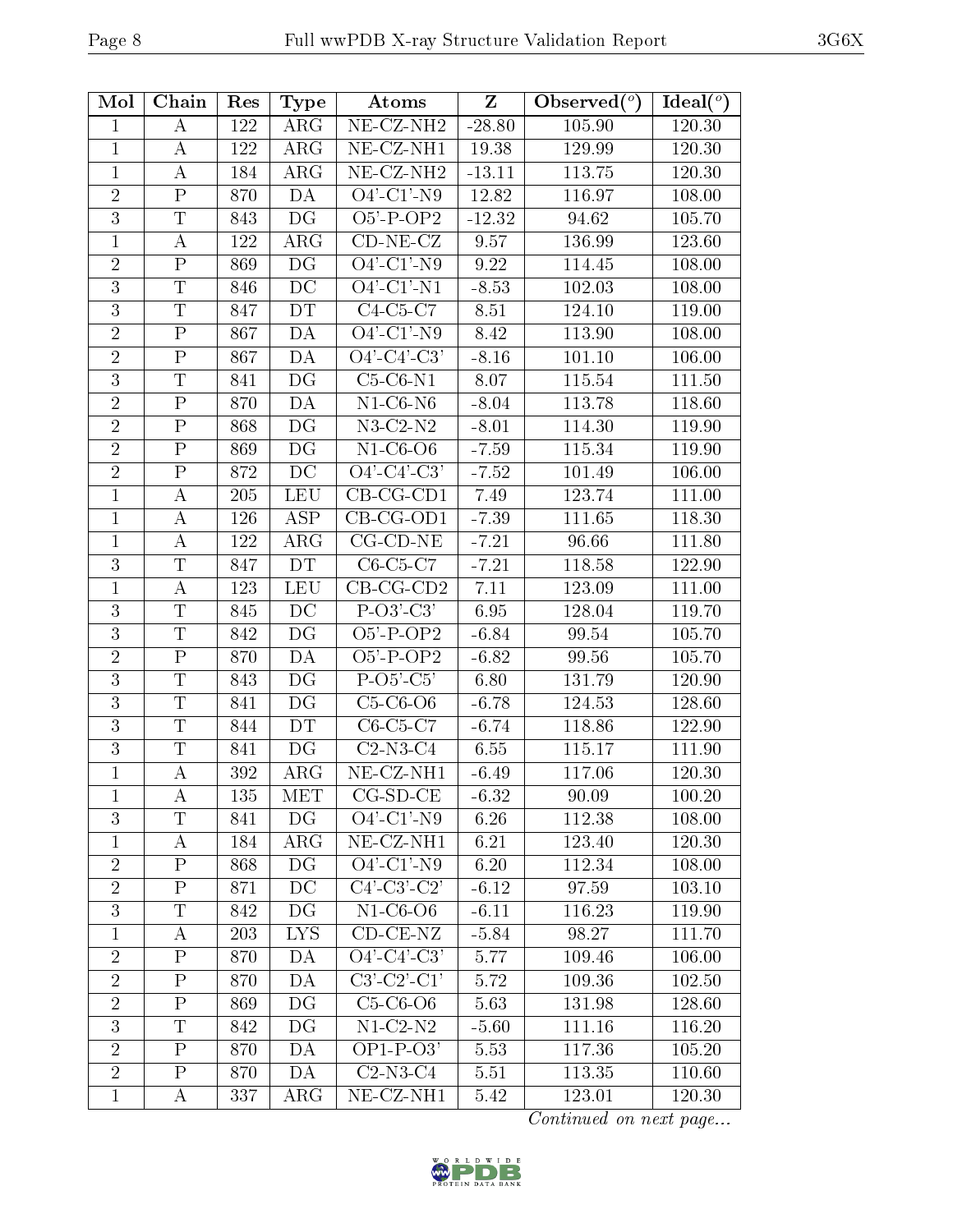| Mol            | Chain        | Res | Type       | Atoms                                          | Z       | Observed $(°)$ | Ideal(°) |
|----------------|--------------|-----|------------|------------------------------------------------|---------|----------------|----------|
| 3              | T            | 842 | DG         | $P-O5'-C5'$                                    | 5.41    | 129.55         | 120.90   |
| 1              | А            | 259 | $\rm{ARG}$ | $NE$ -CZ-NH2                                   | $-5.39$ | 117.61         | 120.30   |
| $\overline{2}$ | P            | 870 | DA         | $C4-C5-N7$                                     | $-5.36$ | 108.02         | 110.70   |
| $\overline{2}$ | Ρ            | 870 | DA         | N <sub>9</sub> -C <sub>4</sub> -C <sub>5</sub> | 5.29    | 107.92         | 105.80   |
| 3              | T            | 845 | DC         | $P-O5'-C5'$                                    | 5.18    | 129.18         | 120.90   |
|                | А            | 337 | $\rm{ARG}$ | NE-CZ-NH <sub>2</sub>                          | $-5.13$ | 117.74         | 120.30   |
| 1              | A            | 204 | LEU        | $CB-CG-CD2$                                    | 5.12    | 119.71         | 111.00   |
| 2              | P            | 871 | DC         | $O4'$ -C4'-C3'                                 | $-5.12$ | 102.45         | 104.50   |
| $\overline{2}$ | $\mathbf{P}$ | 871 | DC         | $OP1-POP2$                                     | $-5.10$ | 111.95         | 119.60   |
| 3              | T            | 844 | <b>DT</b>  | $C4-C5-C7$                                     | 5.08    | 122.05         | 119.00   |
| 1              | А            | 311 | <b>CYS</b> | $N$ -CA-C                                      | 5.08    | 124.72         | 111.00   |
| 3              | T            | 842 | DG         | $O4'$ -C4'-C3'                                 | $-5.08$ | 102.47         | 104.50   |

There are no chirality outliers.

All (1) planarity outliers are listed below:

|  |     |            | $\lceil \overline{\text{Mol}} \rceil$ Chain   Res   Type   Group |
|--|-----|------------|------------------------------------------------------------------|
|  | 122 | $\rm{ARG}$ | Sidechain                                                        |

### 5.2 Too-close contacts (i)

In the following table, the Non-H and H(model) columns list the number of non-hydrogen atoms and hydrogen atoms in the chain respectively. The H(added) column lists the number of hydrogen atoms added and optimized by MolProbity. The Clashes column lists the number of clashes within the asymmetric unit, whereas Symm-Clashes lists symmetry related clashes.

| $\bf{Mol}$ |   |      | Chain   Non-H   $H (model)$ | H(added) |    | $Clashes$   Symm-Clashes |
|------------|---|------|-----------------------------|----------|----|--------------------------|
|            |   | 2876 |                             | 2899     | 70 |                          |
| റ          |   | 139  |                             | 79       |    |                          |
| 3          |   | 155  |                             | 88       |    |                          |
|            |   | 31   |                             | 12       |    |                          |
|            |   |      |                             |          |    |                          |
|            |   | 198  |                             |          |    |                          |
|            |   |      |                             |          |    |                          |
|            | m | 15   |                             |          |    |                          |
| All        |   | 3422 |                             | 3078     | 79 |                          |

The all-atom clashscore is defined as the number of clashes found per 1000 atoms (including hydrogen atoms). The all-atom clashscore for this structure is 11.

All (72) close contacts within the same asymmetric unit are listed below, sorted by their clash magnitude.

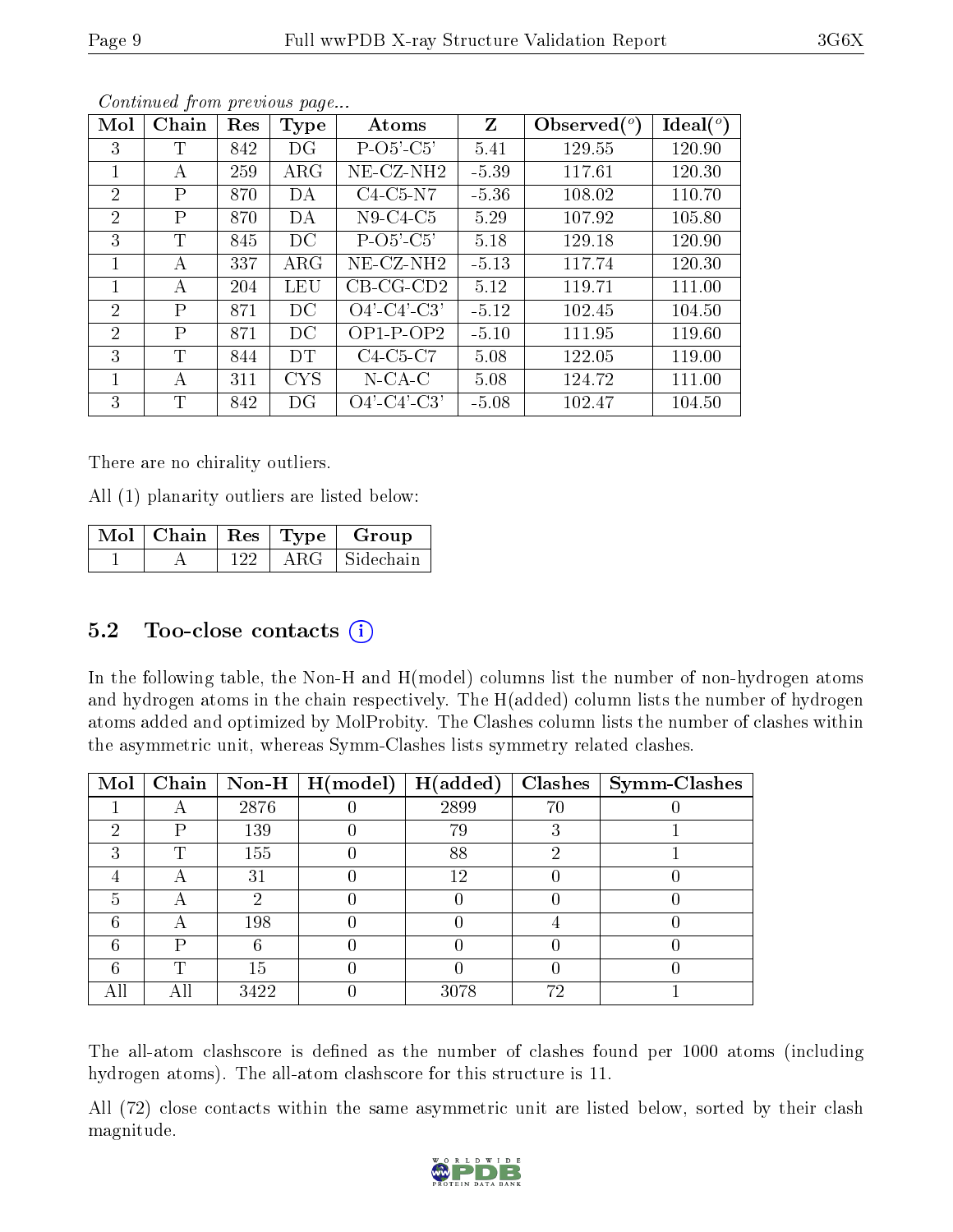| Atom-1                       | Atom-2                                   | Interatomic    | Clash         |
|------------------------------|------------------------------------------|----------------|---------------|
|                              |                                          | distance $(A)$ | overlap $(A)$ |
| 1: A: 137: GLU: HG2          | 6: A:614: HOH:O                          | 1.46           | 1.12          |
| 1: A:164: ASN:H              | 1:A:170:HIS:HD2                          | 1.11           | 0.95          |
| 1: A:44: MET:HE2             | 1: A:51: LYS: HA                         | 1.49           | 0.94          |
| 1: A: 344: LEU: CD1          | 1:A:387:LEU:HD22                         | 2.03           | 0.89          |
| 1: A:308: PHE:HE1            | 1: A:312: SER: HB2                       | 1.38           | 0.88          |
| 1:A:308:PHE:HB2              | 1:A:311:CYS:HB2                          | 1.62           | 0.82          |
| 1:A:236:ILE:HD12             | 1: A:250:LEU:HD13                        | 1.63           | 0.80          |
| 1:A:331:ARG:HD2              | 6:A:597:HOH:O                            | 1.81           | 0.78          |
| 1: A:164: ASN:H              | 1: A: 170: HIS: CD2                      | 2.00           | 0.77          |
| 1: A:344: LEU: HD11          | 1:A:387:LEU:HD22                         | 1.66           | 0.77          |
| 1: A:44: MET:CE              | 1: A:67: ASN:HD22                        | 2.00           | 0.73          |
| 1: A:308: PHE:HE1            | 1:A:312:SER:CB                           | 2.07           | 0.68          |
| 1: A:308: PHE:CE1            | 1: A:312: SER: HB2                       | 2.27           | 0.67          |
| 1:A:318:LYS:HB2              | 1: A:388: MET:CE                         | 2.24           | 0.67          |
| 1: A:308: PHE:O              | 1: A:404:THR:HA                          | 1.94           | 0.67          |
| 1:A:59:GLN:OE1               | 1: A:64:VAL:HG11                         | 1.97           | 0.64          |
| 1:A:325:LEU:HD23             | 1: A:380:MET:HE1                         | 1.80           | 0.62          |
| 1: A:304: GLU:HG3            | 1:A:328:LEU:HG                           | 1.81           | 0.62          |
| 1: A: 365: PRO:O             | 1:A:368:VAL:HG22                         | 1.99           | 0.62          |
| 1:A:112:LEU:HD23             | 1: A:112: LEU: C                         | 2.20           | 0.62          |
| 1:A:300:GLN:NE2              | 6:A:512:HOH:O                            | 2.33           | 0.60          |
| 1:A:362:CYS:SG               | 1:A:390:LEU:HD21                         | 2.41           | 0.60          |
| 1:A:290:ASN:HD22             | 1: A:290:ASN:C                           | 2.04           | 0.60          |
| 1:A:202:ASN:ND2              | 1:A:205:LEU:H                            | 2.00           | 0.58          |
| 1: A:313: SER:O              | 1:A:314:GLU:HB2                          | 2.04           | 0.58          |
| 1:A:318:LYS:HB2              | 1: A:388:MET:HE1                         | 1.87           | 0.57          |
| 1:A:325:LEU:HD23             | 1: A:380:MET:CE                          | 2.34           | 0.57          |
| 1:A:236:ILE:HD12             | 1: A:250: LEU: CD1                       | 2.34           | 0.56          |
| 1:A:335:ASP:OD2              | 1:A:337:ARG:HD3                          | 2.06           | 0.56          |
| 1:A:221:LEU:HD22             | 1:A:229:LEU:HD12                         | 1.86           | 0.55          |
| 1: A:44: MET:HE1             | 1: A:67: ASN:HD22                        | 1.70           | 0.55          |
| 1:A:347:ARG:HD2              | $1:A:404$ : THR: $\overline{\text{CG2}}$ | 2.37           | 0.54          |
| 1: A: 168: VAL: HG22         | $1:A:172:ARG:H\overline{D2}$             | 1.91           | 0.53          |
| $1: A:308:$ PHE:HB2          | 1:A:311:C <sub>YS:CB</sub>               | 2.37           | 0.53          |
| $1: A:308:$ PHE:CD1          | 1: A:311: CYS:HB2                        | 2.43           | 0.53          |
| 1: A:308: PHE:HD1            | 1:A:311:CYS:HB2                          | 1.74           | 0.52          |
| 1:A:347:ARG:NH1              | 1: A:404:THR:OG1                         | 2.43           | 0.52          |
| $1:A:164:A\overline{SN:N}$   | $1:A:170:HI\overline{S:HD2}$             | 1.94           | 0.52          |
| 1: A: 105: MET: CG           | 1: A: 193: LEU: HD11                     | 2.40           | 0.51          |
| $1:A:144:\overline{GLN:HG3}$ | 1:A:147:GLU:OE2                          | 2.11           | 0.51          |
| 1:A:304:GLU:O                | $1:A:407:\overline{\text{SER:HB2}}$      | 2.10           | 0.51          |
| 1:A:308:PHE:HZ               | 1:A:406:LEU:HD23                         | 1.76           | 0.50          |

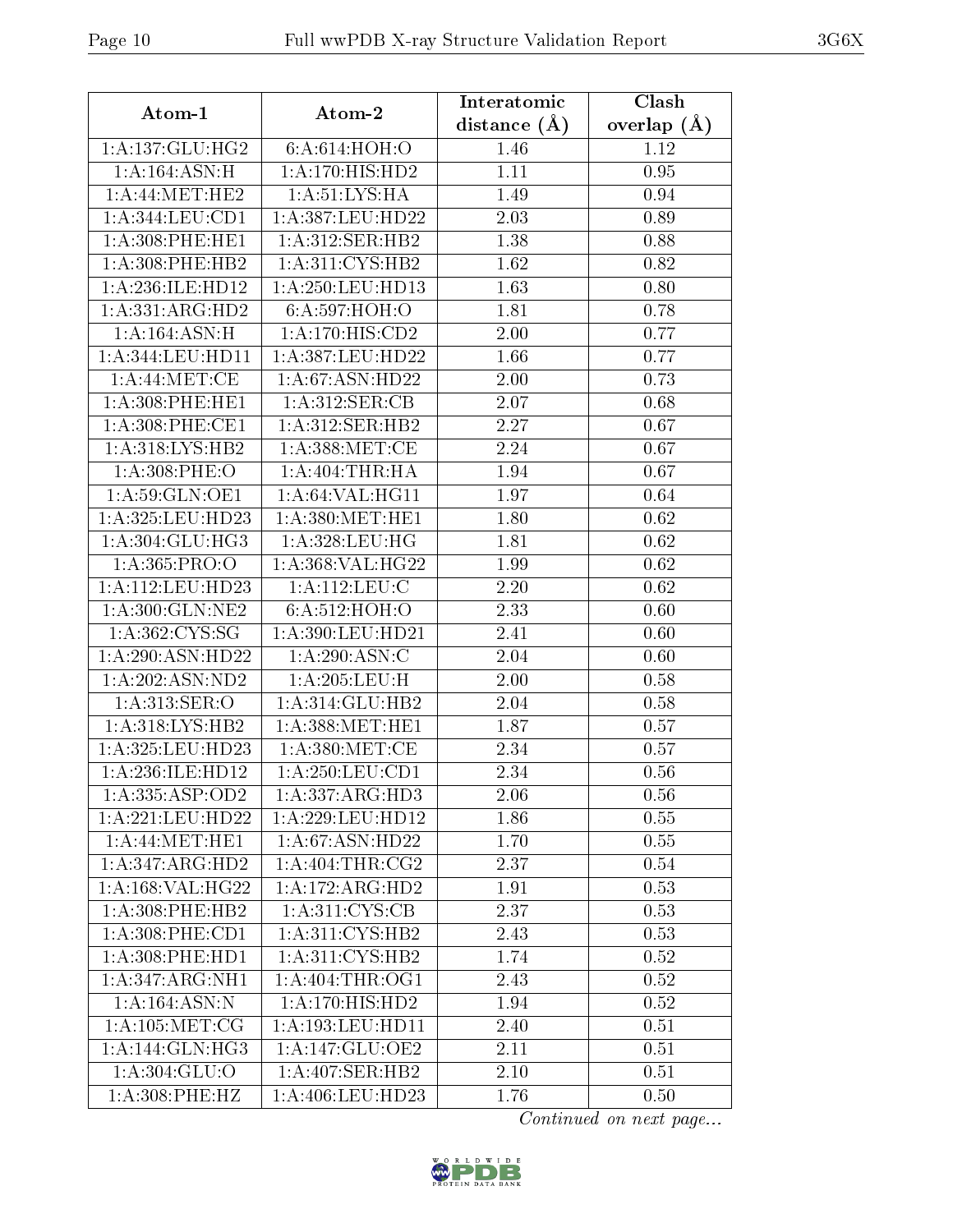| $\sum_{i=1}^{n}$                     |                     | Interatomic    | Clash         |
|--------------------------------------|---------------------|----------------|---------------|
| Atom-1                               | Atom-2              | distance $(A)$ | overlap $(A)$ |
| 1: A:359: SER:O                      | 2:P:867:DA:H3'      | 2.12           | 0.50          |
| 1: A:251: GLU:O                      | 1:A:252:ALA:C       | 2.50           | 0.49          |
| 1:A:307:SER:HB2                      | 3:T:841:DG:OP2      | 2.13           | 0.49          |
| 1: A:304: GLU: HG2                   | 1:A:331:ARG:HH21    | 1.78           | 0.49          |
| 1: A: 335: ASP: OD1                  | 1:A:337:ARG:HD3     | 2.13           | 0.48          |
| 3:T:844:DT:H2"                       | 3: T: 845: DC: H5'  | 1.96           | 0.48          |
| 1: A: 335: ASP: CG                   | 1:A:337:ARG:HD3     | 2.35           | 0.47          |
| 1: A:251: GLU:O                      | $1:$ A:254:GLY:N    | 2.42           | 0.47          |
| 1: A:105:MET:HE2                     | 1: A:105: MET:HA    | 1.97           | 0.47          |
| 1:A:248:LYS:HA                       | 1:A:248:LYS:HD3     | 1.56           | 0.47          |
| 1:A:290:ASN:HD22                     | 1: A:291:SER:N      | 2.12           | 0.47          |
| 1:A:347:ARG:HD2                      | 1:A:404:THR:HG23    | 1.97           | 0.47          |
| 1:A:122:ARG:HD3                      | 6: A:425:HOH:O      | 2.15           | 0.47          |
| 1:A:184:ARG:HA                       | 1: A:187: MET:HE2   | 1.97           | 0.46          |
| $1:A:44:\text{MET:CE}$               | 1: A:67: ASN:ND2    | 2.76           | 0.45          |
| 1: A: 105: MET: HB2                  | 1: A: 105: MET: HE3 | 1.86           | 0.44          |
| 1:A:318:LYS:HB2                      | 1: A:388:MET:HE2    | 1.99           | 0.42          |
| 1:A:202:ASN:C                        | 1:A:202:ASN:HD22    | 2.22           | 0.42          |
| 1: A:105: MET:CA                     | 1: A:105:MET:HE2    | 2.48           | 0.42          |
| 1:A:347:ARG:HD2                      | 1: A:404:THR:HG21   | 2.00           | 0.42          |
| 1: A:251: GLU:O                      | 1:A:253:LEU:N       | 2.52           | 0.42          |
| 1:A:236:ILE:HD13                     | 1:A:255:ILE:HG22    | 2.01           | 0.41          |
| 1:A:243:GLY:CA                       | 2:P:871:DC:OP1      | 2.69           | 0.41          |
| 1: A: 303: SER: O                    | 1:A:331:ARG:NH2     | 2.53           | 0.41          |
| 1:A:253:LEU:HD11                     | 1: A:272: GLU: HG2  | 2.03           | 0.41          |
| 1: A:144: GLN: C                     | 1: A:146: ASP:H     | 2.23           | 0.41          |
| $1:\overline{A}:325:\text{LEU}:HD21$ | 1:A:383:MET:HB3     | 2.02           | 0.41          |
| 1:A:144:GLN:HG3                      | 1:A:144:GLN:H       | 1.63           | 0.40          |
| 2:P:870:DA:H2"                       | 2:P:871:DC:O4'      | 2.21           | 0.40          |
| 1:A:35:LEU:HD11                      | 1:A:109:VAL:HG21    | 2.02           | 0.40          |

All (1) symmetry-related close contacts are listed below. The label for Atom-2 includes the symmetry operator and encoded unit-cell translations to be applied.

| Atom-2 |                                            | Interatomic    | Clash         |  |
|--------|--------------------------------------------|----------------|---------------|--|
| Atom-1 |                                            | distance $(A)$ | overlap $(A)$ |  |
|        | 2:P:867:DA:O5'   3:T:847:DT:O3'[10]<br>665 | .87            |               |  |

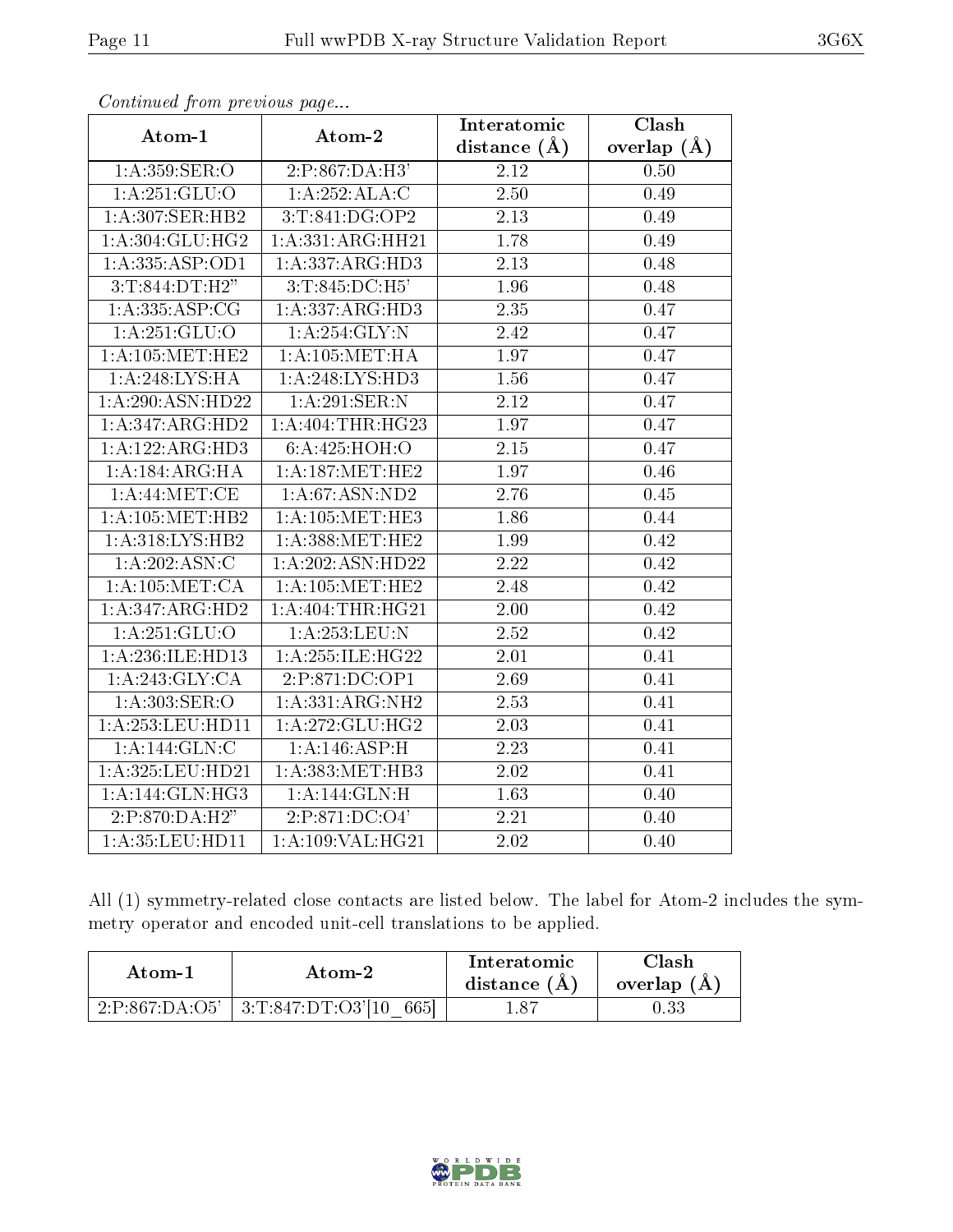### 5.3 Torsion angles (i)

#### 5.3.1 Protein backbone  $(i)$

In the following table, the Percentiles column shows the percent Ramachandran outliers of the chain as a percentile score with respect to all X-ray entries followed by that with respect to entries of similar resolution.

The Analysed column shows the number of residues for which the backbone conformation was analysed, and the total number of residues.

| Mol   Chain | Analysed                                                   |  | Favoured   Allowed   Outliers   Percentiles |
|-------------|------------------------------------------------------------|--|---------------------------------------------|
|             | $367/420$ $(87\%)$   341 $(93\%)$   18 $(5\%)$   8 $(2\%)$ |  | $\boxed{6}$ $\boxed{2}$                     |

All (8) Ramachandran outliers are listed below:

| Mol | Chain | Res | <b>Type</b> |
|-----|-------|-----|-------------|
|     | А     | 315 | <b>VAL</b>  |
| 1   | A     | 334 | <b>GLN</b>  |
| 1   | А     | 252 | ALA         |
| 1   | А     | 314 | GLU         |
| 1   | A     | 316 | GLU         |
| 1   | А     | 333 | <b>CYS</b>  |
|     | А     | 52  | ASP         |
|     |       | 350 | SER.        |

#### 5.3.2 Protein sidechains (i)

In the following table, the Percentiles column shows the percent sidechain outliers of the chain as a percentile score with respect to all X-ray entries followed by that with respect to entries of similar resolution.

The Analysed column shows the number of residues for which the sidechain conformation was analysed, and the total number of residues.

| $\mid$ Mol $\mid$ Chain $\mid$ | Analysed                                                    | Rotameric   Outliers   Percentiles |                          |  |
|--------------------------------|-------------------------------------------------------------|------------------------------------|--------------------------|--|
|                                | $\mid$ 321/376 (85%) $\mid$ 295 (92%) $\mid$ 26 (8%) $\mid$ |                                    | $\boxed{11}$ $\boxed{8}$ |  |

All (26) residues with a non-rotameric sidechain are listed below:

| Mol | Chain | Res | Type |
|-----|-------|-----|------|
|     |       | 27  | SER. |
|     |       | 52  |      |
|     |       |     | . н  |

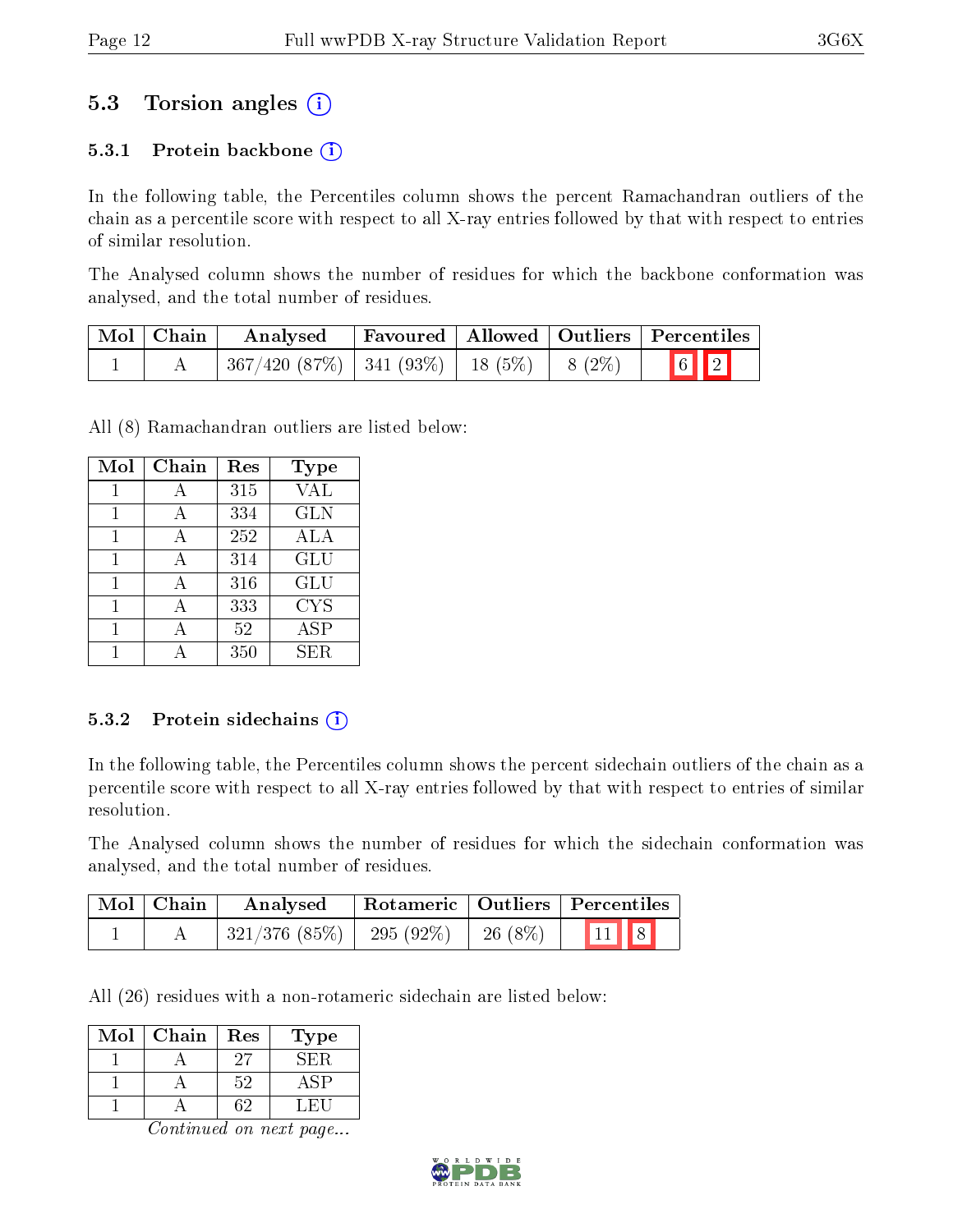| Mol            | Chain                               | Res | Type                           |
|----------------|-------------------------------------|-----|--------------------------------|
| $\mathbf 1$    | $\overline{\rm A}$                  | 80  | <b>ASN</b>                     |
| $\mathbf{1}$   | $\overline{\rm A}$                  | 87  | <b>LYS</b>                     |
| $\overline{1}$ | $\overline{A}$                      | 90  | $\overline{\text{GLN}}$        |
| $\overline{1}$ | $\overline{A}$                      | 123 | LEU                            |
| $\overline{1}$ | $\overline{A}$                      | 126 | $\overline{\text{ASP}}$        |
| $\mathbf{1}$   | $\overline{A}$                      | 144 | <b>GLN</b>                     |
| $\mathbf{1}$   | $\overline{A}$                      | 145 | $\rm{SER}$                     |
| $\overline{1}$ | $\frac{1}{\underline{A}}$           | 170 | $\overline{HIS}$               |
| $\overline{1}$ | $\overline{A}$                      | 202 | $\overline{\text{ASN}}$        |
| $\mathbf{1}$   | $\overline{A}$                      | 204 | LEU                            |
| $\mathbf{1}$   | $\overline{A}$                      | 205 | <b>LEU</b>                     |
| $\overline{1}$ | $\overline{A}$                      | 229 | <b>LEU</b>                     |
| $\overline{1}$ | $\overline{A}$                      | 237 | <b>LYS</b>                     |
| $\mathbf{1}$   | $\overline{A}$                      | 265 | $\rm{SER}$                     |
| $\mathbf{1}$   | $\overline{A}$                      | 279 | $\overline{\text{GLN}}$        |
| $\mathbf{1}$   | $\frac{\overline{A}}{\overline{A}}$ | 290 | <b>ASN</b>                     |
| $\overline{1}$ |                                     | 295 | LEU                            |
| $\overline{1}$ | $\overline{A}$                      | 307 | $\overline{\text{SER}}$        |
| $\overline{1}$ | $\overline{A}$                      | 309 | <b>LYS</b>                     |
| $\overline{1}$ | $\overline{A}$                      | 380 | <b>MET</b>                     |
| $\overline{1}$ | $\overline{A}$                      | 385 | <b>ASP</b>                     |
| $\overline{1}$ | $\overline{A}$                      | 404 | $\overline{\text{T}}\text{HR}$ |
| $\overline{1}$ | $\overline{\rm A}$                  | 413 | LEU                            |

Some sidechains can be flipped to improve hydrogen bonding and reduce clashes. All (9) such sidechains are listed below:

| Mol | Chain | Res | Type       |
|-----|-------|-----|------------|
|     | А     | 58  | <b>GLN</b> |
| 1   | А     | 67  | <b>ASN</b> |
| 1   | А     | 170 | HIS        |
| 1   | А     | 202 | <b>ASN</b> |
| 1   | Α     | 262 | <b>GLN</b> |
| 1   | А     | 290 | <b>ASN</b> |
| 1   | А     | 334 | <b>GLN</b> |
| 1   | А     | 393 | <b>ASN</b> |
|     |       | 412 | <b>ASN</b> |

#### 5.3.3 RNA [O](https://www.wwpdb.org/validation/2017/XrayValidationReportHelp#rna)i

There are no RNA molecules in this entry.

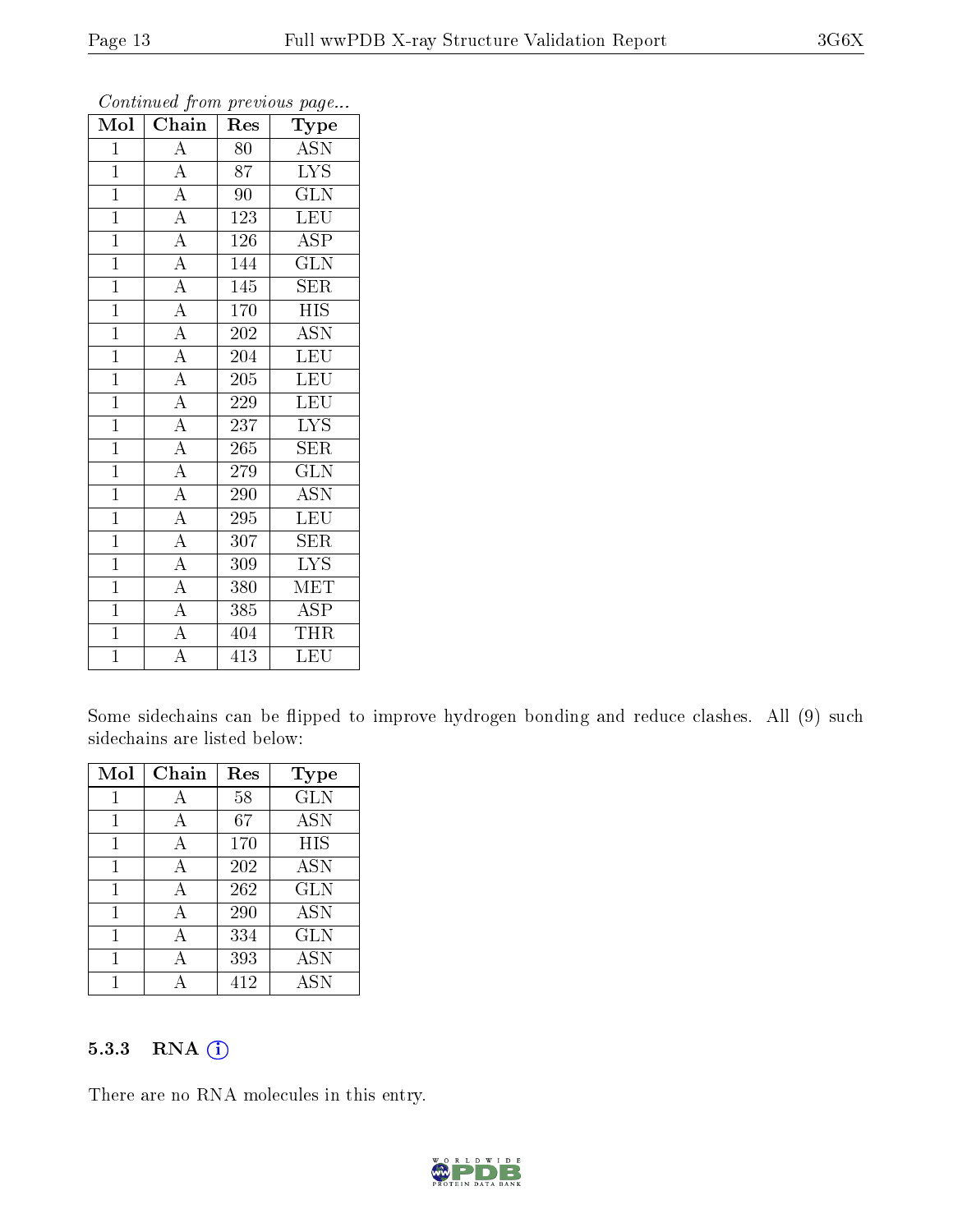### 5.4 Non-standard residues in protein, DNA, RNA chains (i)

2 non-standard protein/DNA/RNA residues are modelled in this entry.

In the following table, the Counts columns list the number of bonds (or angles) for which Mogul statistics could be retrieved, the number of bonds (or angles) that are observed in the model and the number of bonds (or angles) that are dened in the Chemical Component Dictionary. The Link column lists molecule types, if any, to which the group is linked. The Z score for a bond length (or angle) is the number of standard deviations the observed value is removed from the expected value. A bond length (or angle) with  $|Z| > 2$  is considered an outlier worth inspection. RMSZ is the root-mean-square of all Z scores of the bond lengths (or angles).

| Mol | $\mid$ Type $\mid$ Chain $\mid$ Res $\mid$ |   |     | $^{\shortmid}$ Link |               | Bond lengths |           | Bond angles |      |             |
|-----|--------------------------------------------|---|-----|---------------------|---------------|--------------|-----------|-------------|------|-------------|
|     |                                            |   |     |                     | $\rm{Counts}$ | RMSZ         | $\# Z >2$ | Counts      | RMSZ | # $ Z  > 2$ |
| U   | 3DR                                        | m | 840 |                     | 8, 11, 12     | 1.23         | 2(25%)    | 9,14,17     | 1.78 | 3(33%)      |
|     | DOC                                        |   | 873 | 3.2                 | 14, 19, 20    | 0.79         |           | 13,26,29    | 2.03 | $4(30\%)$   |

In the following table, the Chirals column lists the number of chiral outliers, the number of chiral centers analysed, the number of these observed in the model and the number defined in the Chemical Component Dictionary. Similar counts are reported in the Torsion and Rings columns. '-' means no outliers of that kind were identified.

|      |             |                          | Mol   Type   Chain   Res   Link   Chirals   Torsions   Rings |  |
|------|-------------|--------------------------|--------------------------------------------------------------|--|
| -3DR | 840         | <b>Contract Contract</b> | $\frac{2}{3}\frac{15}{16}$   0/1/1/1                         |  |
| DOC  | $873$ $3.2$ | $\sim$ 100 $\mu$         | $0/4/18/19$   $0/2/2/2$                                      |  |

|  |  | Mol   Chain   Res   Type   Atoms | $\overline{\phantom{a}}$ $\overline{\phantom{a}}$ $\overline{\phantom{a}}$ $\overline{\phantom{a}}$ $\overline{\phantom{a}}$ $\overline{\phantom{a}}$ $\overline{\phantom{a}}$ $\overline{\phantom{a}}$ $\overline{\phantom{a}}$ $\overline{\phantom{a}}$ $\overline{\phantom{a}}$ $\overline{\phantom{a}}$ $\overline{\phantom{a}}$ $\overline{\phantom{a}}$ $\overline{\phantom{a}}$ $\overline{\phantom{a}}$ $\overline{\phantom{a}}$ $\overline{\phantom{a}}$ $\overline{\$ | $\vert$ Observed( $\rm \AA$ ) $\vert$ Ideal( $\rm \AA$ ) $\vert$ |     |
|--|--|----------------------------------|---------------------------------------------------------------------------------------------------------------------------------------------------------------------------------------------------------------------------------------------------------------------------------------------------------------------------------------------------------------------------------------------------------------------------------------------------------------------------------|------------------------------------------------------------------|-----|
|  |  | $840$   3DR   O4'-C4'   -2.40    |                                                                                                                                                                                                                                                                                                                                                                                                                                                                                 | $1.40 -$                                                         | .44 |
|  |  | $840$   3DR   O5'-C5'   -2.04    |                                                                                                                                                                                                                                                                                                                                                                                                                                                                                 | $1.39\,$                                                         | 44  |

All (2) bond length outliers are listed below:

All (7) bond angle outliers are listed below:

| Mol            | Chain  | Res | <b>Type</b> | Atoms                 | Z       | Observed $(°)$ | Ideal(°) |
|----------------|--------|-----|-------------|-----------------------|---------|----------------|----------|
| 3              | T      | 840 | 3DR         | $O4'$ -C1'-C2'        | $-3.69$ | 98.91          | 106.37   |
| 2              | P      | 873 | DOC         | $C3'-C2'-C1'$         | 3.59    | 106.93         | 102.78   |
| $\overline{2}$ | P      | 873 | DOC.        | $C2-N3-C4$            | 3.56    | 119.95         | 116.34   |
| $\overline{2}$ | P      | 873 | DOC.        | $O4'$ -C4'-C3'        | 3.50    | 110.61         | 104.80   |
| 2              | P      | 873 | DOC         | $C2'$ - $C1'$ - $N1$  | $-2.48$ | 107.82         | 112.48   |
| 3              | $\top$ | 840 | 3DR         | $O3'-C3'-C2'$         | $-2.06$ | 106.64         | 111.54   |
| 3              | T      | 840 | 3DR         | $C1'$ - $C2'$ - $C3'$ | $-2.04$ | 100.90         | 103.20   |

There are no chirality outliers.

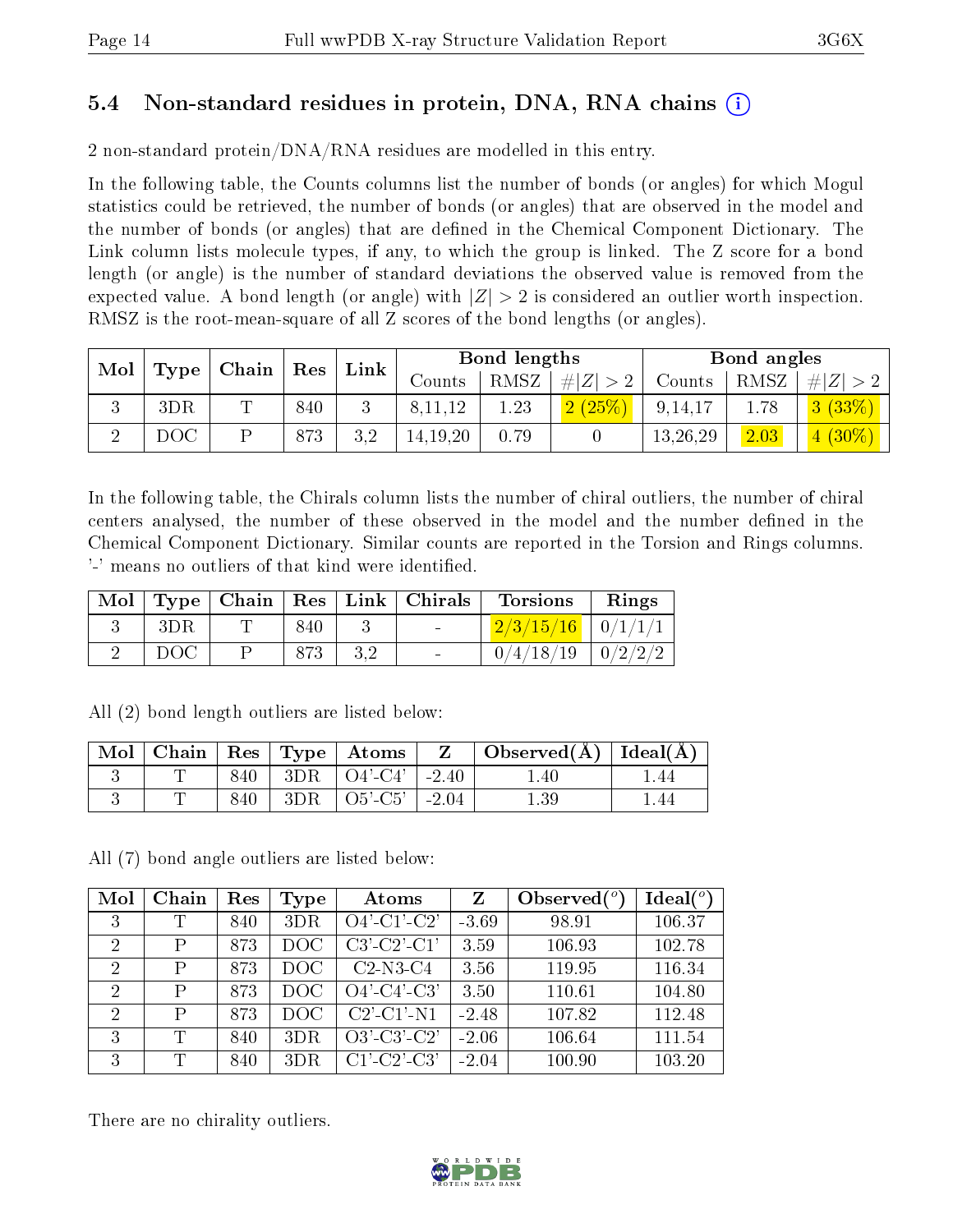| Mol | Chain | Res | 'Type | Atoms                         |
|-----|-------|-----|-------|-------------------------------|
|     |       | 840 | 3DR   | $C3'$ - $C4'$ - $C5'$ - $O5'$ |
|     |       | 840 | 3DR   | $O4'$ -C4'-C5'-O5'            |

All (2) torsion outliers are listed below:

There are no ring outliers.

No monomer is involved in short contacts.

#### 5.5 Carbohydrates (i)

There are no carbohydrates in this entry.

### 5.6 Ligand geometry (i)

Of 3 ligands modelled in this entry, 2 are monoatomic - leaving 1 for Mogul analysis.

In the following table, the Counts columns list the number of bonds (or angles) for which Mogul statistics could be retrieved, the number of bonds (or angles) that are observed in the model and the number of bonds (or angles) that are dened in the Chemical Component Dictionary. The Link column lists molecule types, if any, to which the group is linked. The Z score for a bond length (or angle) is the number of standard deviations the observed value is removed from the expected value. A bond length (or angle) with  $|Z| > 2$  is considered an outlier worth inspection. RMSZ is the root-mean-square of all Z scores of the bond lengths (or angles).

| $\mid$ Mol $\mid$ Type $\mid$ Chain $\mid$ Res $\mid$ Link $\mid$ |              |  |     |            | Bond lengths |                           | Bond angles |  |                                                                              |
|-------------------------------------------------------------------|--------------|--|-----|------------|--------------|---------------------------|-------------|--|------------------------------------------------------------------------------|
|                                                                   |              |  |     | Counts     |              |                           |             |  | $\mid$ RMSZ $\mid \#  Z  > 2 \mid$ Counts $\mid$ RMSZ $\mid \#  Z  > 2 \mid$ |
|                                                                   | $_{\rm DGT}$ |  | 875 | 26, 33, 33 | 1.48         | $\mid$ 4 (15%)   32,52,52 |             |  | $\begin{array}{ c c c c c }\hline 2.14 & \& 8 (25\% )\hline \end{array}$     |

In the following table, the Chirals column lists the number of chiral outliers, the number of chiral centers analysed, the number of these observed in the model and the number defined in the Chemical Component Dictionary. Similar counts are reported in the Torsion and Rings columns. '-' means no outliers of that kind were identified.

|      |      |  | Mol   Type   Chain   Res   Link   Chirals   Torsions   Rings |  |
|------|------|--|--------------------------------------------------------------|--|
| DGT. | 875. |  | $1/18/34/34$   $0/3/3/3$                                     |  |

All (4) bond length outliers are listed below:

| Mol |     |     |                                             |                    | Chain   Res   Type   Atoms   Z   Observed( $\AA$ )   Ideal( $\AA$ ) |      |
|-----|-----|-----|---------------------------------------------|--------------------|---------------------------------------------------------------------|------|
|     | 875 | DGT | $\vert$ C6-C5 $\vert$                       | 3.82               | 1.47                                                                | 1.41 |
|     | 875 | DGT | $\mid$ C <sub>5</sub> -C <sub>4</sub>       | $\vert 3.02 \vert$ | 1.48                                                                | 1.40 |
|     | 875 | DGT | $\Omega$ <sup>'</sup> $\Omega$ <sup>'</sup> | 2.93               | .49                                                                 | 43.ء |

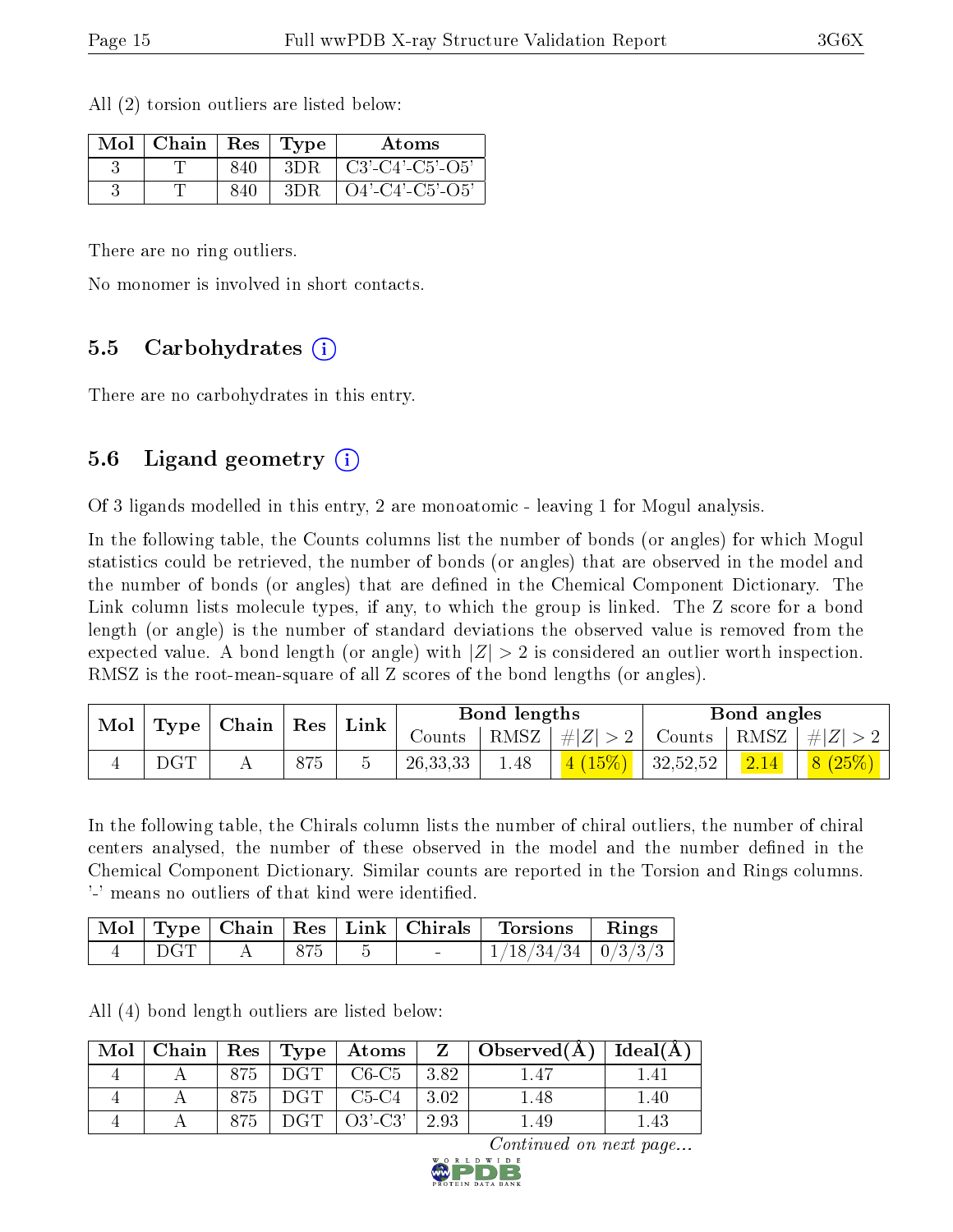Continued from previous page...

|  |  |                            | $\mid$ Mol $\mid$ Chain $\mid$ Res $\mid$ Type $\mid$ Atoms $\mid$ Z $\mid$ Observed(A) $\mid$ Ideal(A) |  |
|--|--|----------------------------|---------------------------------------------------------------------------------------------------------|--|
|  |  | $875$   DGT   C8-N7   2.16 |                                                                                                         |  |

All (8) bond angle outliers are listed below:

| Mol            | Chain | Res | Type       | Atoms          | Z       | Observed $\binom{o}{c}$ | Ideal $(°)$ |
|----------------|-------|-----|------------|----------------|---------|-------------------------|-------------|
| 4              | А     | 875 | <b>DGT</b> | $C6-N1-C2$     | 5.64    | 124.89                  | 115.93      |
| $\overline{4}$ | А     | 875 | DGT        | $C5-C6-N1$     | $-4.93$ | 116.68                  | 123.43      |
| 4              | А     | 875 | DGT        | $C2-N3-C4$     | 4.17    | 120.11                  | 115.36      |
| $\overline{4}$ | А     | 875 | DGT        | $C6-C5-C4$     | $-3.84$ | 117.13                  | 120.80      |
| $\overline{4}$ | А     | 875 | DGT        | $N3-C2-N1$     | $-3.63$ | 122.38                  | 127.22      |
| $\overline{4}$ | А     | 875 | <b>DGT</b> | O1A-PA-O2A     | 2.87    | 126.44                  | 112.24      |
| 4              | А     | 875 | <b>DGT</b> | $N2$ -C2- $N3$ | 2.39    | 121.69                  | 117.79      |
| 4              | А     | 875 | $\rm DGT$  | PA-O3A-PB      | $-2.03$ | 125.86                  | 132.83      |

There are no chirality outliers.

All (1) torsion outliers are listed below:

| $\Box$ Mol $\vert$ Chain $\vert$ Res $\vert$ Type |     | Atoms                 |
|---------------------------------------------------|-----|-----------------------|
|                                                   | DGT | $\perp$ PA-O3A-PB-O2B |

There are no ring outliers.

No monomer is involved in short contacts.

The following is a two-dimensional graphical depiction of Mogul quality analysis of bond lengths, bond angles, torsion angles, and ring geometry for all instances of the Ligand of Interest. In addition, ligands with molecular weight > 250 and outliers as shown on the validation Tables will also be included. For torsion angles, if less then 5% of the Mogul distribution of torsion angles is within 10 degrees of the torsion angle in question, then that torsion angle is considered an outlier. Any bond that is central to one or more torsion angles identified as an outlier by Mogul will be highlighted in the graph. For rings, the root-mean-square deviation (RMSD) between the ring in question and similar rings identified by Mogul is calculated over all ring torsion angles. If the average RMSD is greater than 60 degrees and the minimal RMSD between the ring in question and any Mogul-identified rings is also greater than 60 degrees, then that ring is considered an outlier. The outliers are highlighted in purple. The color gray indicates Mogul did not find sufficient equivalents in the CSD to analyse the geometry.

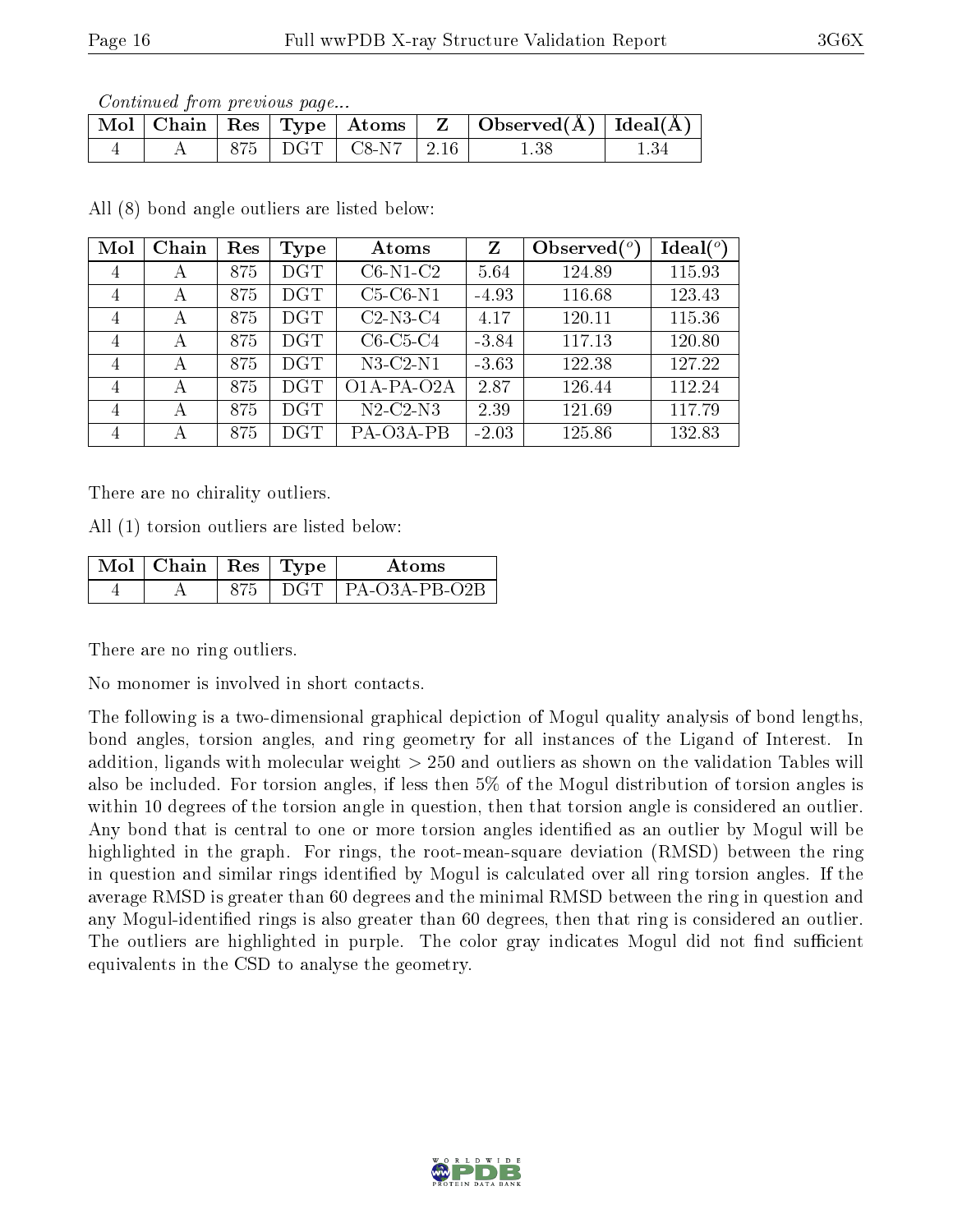



### 5.7 [O](https://www.wwpdb.org/validation/2017/XrayValidationReportHelp#nonstandard_residues_and_ligands)ther polymers (i)

There are no such residues in this entry.

## 5.8 Polymer linkage issues (i)

There are no chain breaks in this entry.

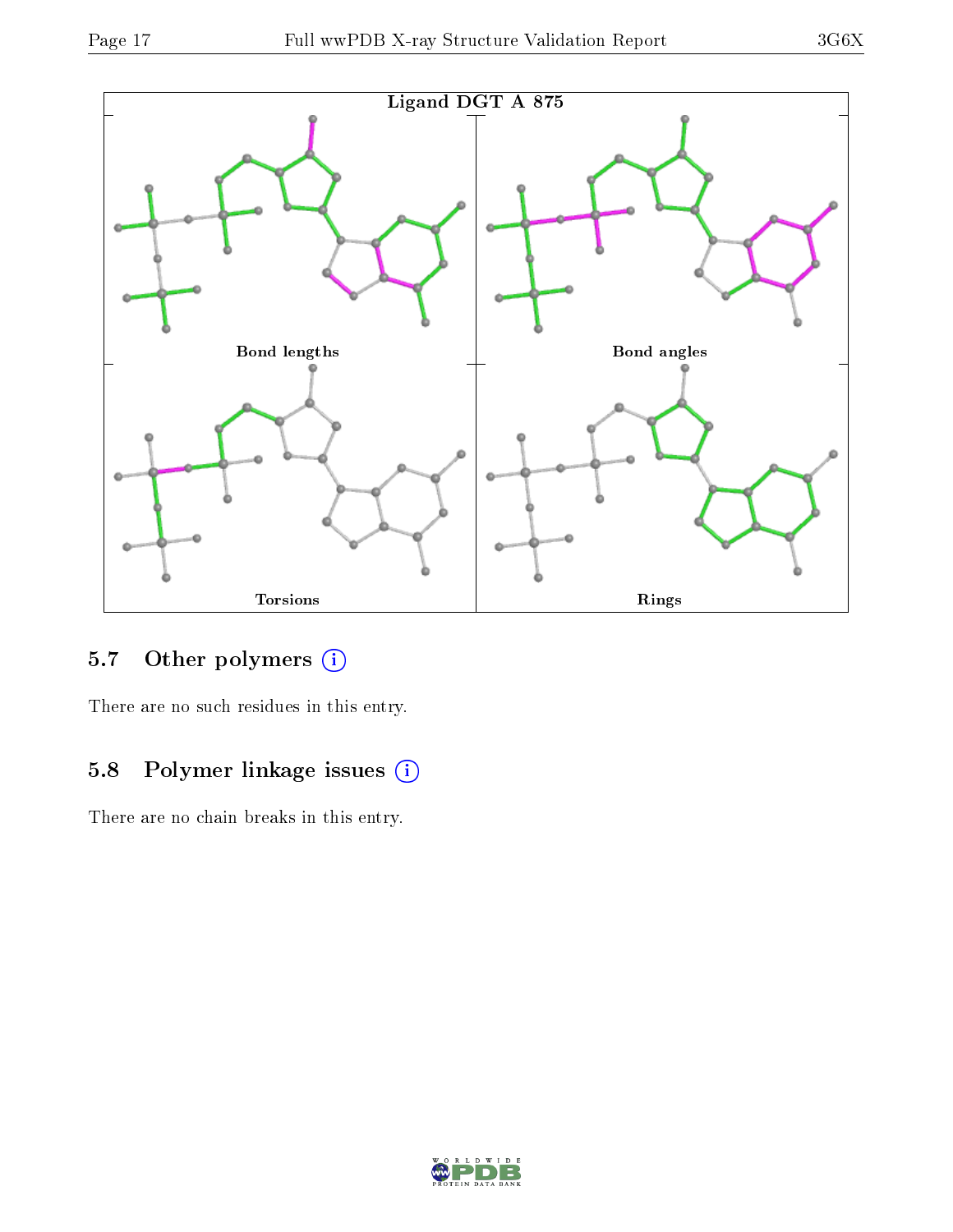# 6 Fit of model and data  $(i)$

## 6.1 Protein, DNA and RNA chains  $(i)$

In the following table, the column labelled  $#RSRZ> 2'$  contains the number (and percentage) of RSRZ outliers, followed by percent RSRZ outliers for the chain as percentile scores relative to all X-ray entries and entries of similar resolution. The OWAB column contains the minimum, median,  $95<sup>th</sup>$  percentile and maximum values of the occupancy-weighted average B-factor per residue. The column labelled ' $Q< 0.9$ ' lists the number of (and percentage) of residues with an average occupancy less than 0.9.

| Mol | Chain | Analysed        | ${ <\hspace{-1.5pt}{\mathrm{RSRZ}} \hspace{-1.5pt}>}$ | $\#\text{RSRZ}{>}2$                                      | $OWAB(A^2)$    | $\rm Q\textcolor{black}{<}0.9$ |
|-----|-------|-----------------|-------------------------------------------------------|----------------------------------------------------------|----------------|--------------------------------|
|     |       | $373/420(88\%)$ | 1.25                                                  | $79(21\%)$ 0                                             | 10, 27, 49, 62 |                                |
|     | P     | $6/7$ (85%)     | 0.51                                                  | $\parallel$ 100<br>$\triangle$ 100 $\blacktriangleright$ | 23, 29, 33, 35 |                                |
|     |       | $7/11~(63\%)$   | 0.09                                                  | $\vert$ 100 $\vert$<br>$0$   100                         | 15, 17, 23, 23 |                                |
| All | All   | $386/438$ (88%) | 1.22                                                  | 79 (20%)                                                 | 10, 27, 49, 62 |                                |

All (79) RSRZ outliers are listed below:

| Mol            | Chain              | Res              | Type                    | <b>RSRZ</b>      |
|----------------|--------------------|------------------|-------------------------|------------------|
| $\mathbf{1}$   | A                  | 354              | <b>HIS</b>              | 13.6             |
| $\overline{1}$ | $\overline{A}$     | $\overline{25}$  | ALA                     | 11.8             |
| $\overline{1}$ | $\overline{\rm A}$ | 355              | <b>TYR</b>              | 11.1             |
| $\overline{1}$ | $\overline{A}$     | 351              | SER                     | 9.2              |
| $\mathbf{1}$   | $\overline{\rm A}$ | 312              | SER                     | 8.3              |
| $\overline{1}$ | $\overline{A}$     | 349              | <b>TYR</b>              | 8.0              |
| $\overline{1}$ | $\overline{\rm A}$ | 350              | <b>SER</b>              | 7.3              |
| $\overline{1}$ | $\overline{\rm A}$ | 352              | GLU                     | 7.0              |
| $\overline{1}$ | $\overline{\rm A}$ | 244              | <b>TYR</b>              | 6.9              |
| $\mathbf{1}$   | $\overline{\rm A}$ | 336              | <b>GLY</b>              | 6.5              |
| $\overline{1}$ | $\overline{A}$     | 333              | $\overline{\text{CYS}}$ | 6.3              |
| $\mathbf{1}$   | $\overline{\rm A}$ | 353              | LYS.                    | 6.1              |
| $\overline{1}$ | $\overline{\rm A}$ | 368              | <b>VAL</b>              | $\overline{5.5}$ |
| $\overline{1}$ | $\overline{\rm A}$ | $31\overline{1}$ | $\overline{\text{CYS}}$ | $\overline{5.2}$ |
| $\overline{1}$ | $\overline{\rm A}$ | 348              | $\rm{ARG}$              | $\overline{5.2}$ |
| $\overline{1}$ | $\overline{\rm A}$ | $\overline{310}$ | $\overline{\text{LYS}}$ | $\overline{5.2}$ |
| $\overline{1}$ | $\overline{\rm A}$ | 367              | <b>HIS</b>              | 5.1              |
| $\overline{1}$ | $\overline{A}$     | 381              | THR                     | 4.9              |
| $\overline{1}$ | $\overline{\rm A}$ | 145              | <b>SER</b>              | 4.8              |
| $\mathbf{1}$   | $\mathbf A$        | 332              | <b>VAL</b>              | 4.6              |
| $\overline{1}$ | $\overline{A}$     | 391              | PHE                     | 4.6              |
| $\overline{1}$ | $\overline{\rm A}$ | 144              | <b>GLN</b>              | 4.5              |
| $\overline{1}$ | А                  | 249              | <b>CYS</b>              | 4.4              |

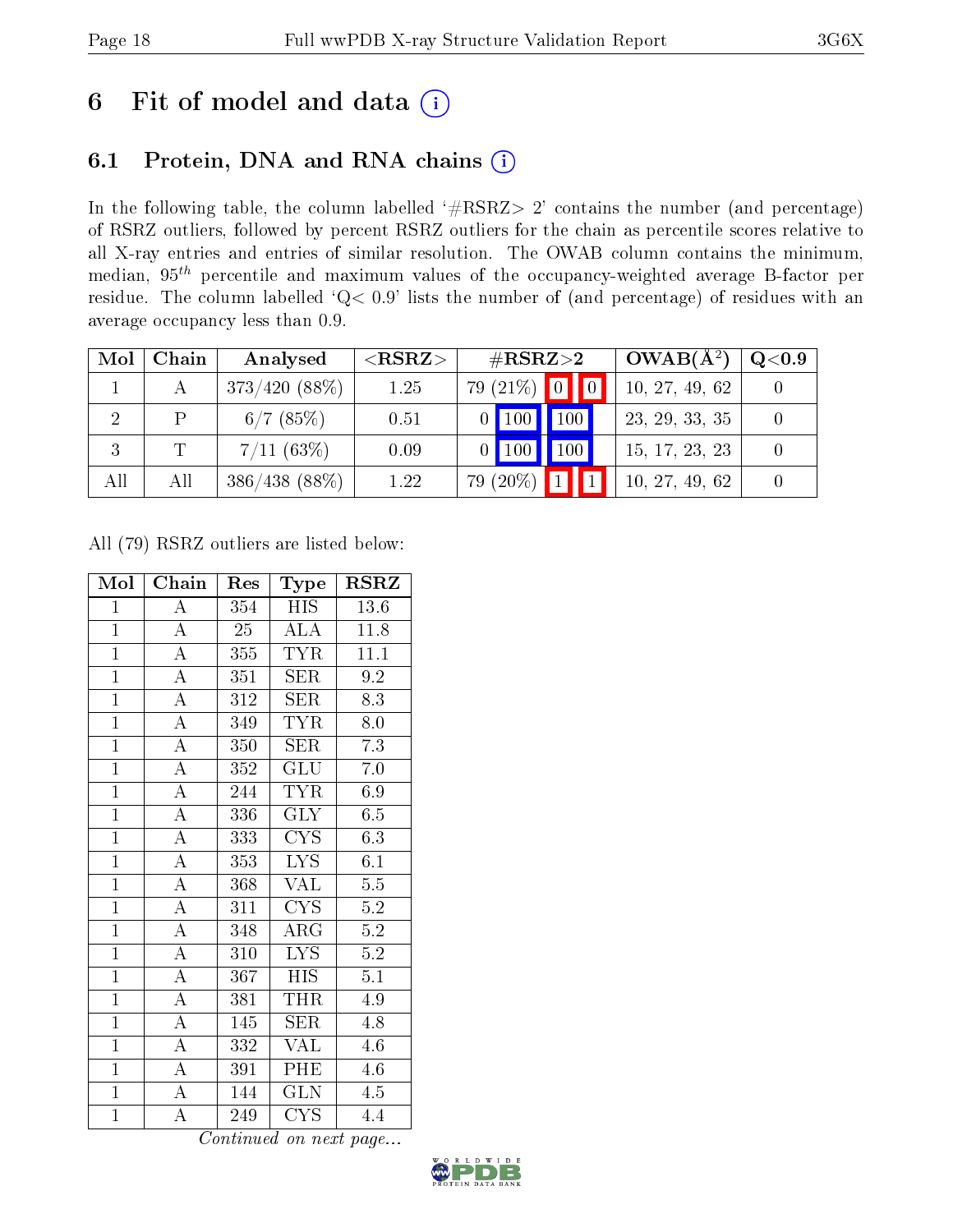| Mol            | $\overline{\text{C}}$ hain | Res             | Type                            | <b>RSRZ</b>      |
|----------------|----------------------------|-----------------|---------------------------------|------------------|
| $\mathbf{1}$   | A                          | 366             | <b>SER</b>                      | 4.4              |
| $\overline{1}$ | $\boldsymbol{A}$           | 390             | LEU                             | 4.2              |
| $\overline{1}$ | $\overline{\rm A}$         | 273             | <b>LEU</b>                      | 4.0              |
| $\overline{1}$ | $\overline{\rm A}$         | 316             | $\overline{\text{GLU}}$         | $\overline{3.9}$ |
| $\overline{1}$ | $\overline{A}$             | 308             | PHE                             | $\overline{3.9}$ |
| $\mathbf{1}$   | $\boldsymbol{A}$           | 319             | $\overline{ASN}$                | 3.9              |
| $\mathbf{1}$   | $\overline{A}$             | 380             | $\overline{\text{MET}}$         | 3.7              |
| $\overline{1}$ | $\overline{A}$             | $252\,$         | <b>ALA</b>                      | 3.6              |
| $\overline{1}$ | $\overline{A}$             | 334             | $\overline{\text{GLN}}$         | $3.6\,$          |
| $\overline{1}$ | $\overline{A}$             | 385             | $\overline{\text{ASP}}$         | $\overline{3.5}$ |
| $\mathbf{1}$   | $\overline{A}$             | $26\,$          | SER                             | $3.4\,$          |
| $\overline{1}$ | $\overline{A}$             | 384             | $\overline{\text{VAL}}$         | $\overline{3.4}$ |
| $\overline{1}$ | $\overline{A}$             | 335             | <b>ASP</b>                      | $\overline{3.3}$ |
| $\overline{1}$ | $\overline{A}$             | 89              | PRO                             | $\overline{3.2}$ |
| $\overline{1}$ | $\overline{A}$             | 268             | ILE                             | $\overline{3.2}$ |
| $\mathbf{1}$   | $\overline{A}$             | 313             | <b>SER</b>                      | $3.2\,$          |
| $\overline{1}$ | $\overline{A}$             | $\overline{82}$ | $\overline{\text{ARG}}$         | $\overline{3.2}$ |
| $\overline{1}$ | $\overline{\rm A}$         | 147             | GLU                             | $\overline{3.1}$ |
| $\overline{1}$ | $\rm A$                    | 309             | $\overline{\text{L} \text{YS}}$ | $\overline{3.1}$ |
| $\overline{1}$ | $\overline{A}$             | 84              | ALA                             | $\overline{3.1}$ |
| $\overline{1}$ | $\overline{A}$             | 142             | $\overline{\text{GLN}}$         | $\overline{3.1}$ |
| $\overline{1}$ | $\overline{A}$             | 276             | <b>SER</b>                      | $\overline{3.1}$ |
| $\overline{1}$ | $\boldsymbol{A}$           | $\overline{73}$ | <b>LEU</b>                      | 3.1              |
| $\overline{1}$ | $\overline{\rm A}$         | $\overline{87}$ | $\overline{\text{LYS}}$         | 3.0              |
| $\overline{1}$ | $\overline{A}$             | 86              | $\overline{\text{GLU}}$         | $2.9\,$          |
| $\mathbf{1}$   | $\boldsymbol{A}$           | 388             | <b>MET</b>                      | 2.9              |
| $\overline{1}$ | $\overline{A}$             | 61              | <b>TYR</b>                      | 2.9              |
| $\overline{1}$ | $\overline{\rm A}$         | 370             | $\overline{\text{GLN}}$         | 2.9              |
| $\overline{1}$ | $\overline{\rm A}$         | $\overline{33}$ | $\overline{\text{VAL}}$         | 2.8              |
| $\mathbf{1}$   | А                          | 141             | <b>GLN</b>                      | 2.8              |
| $\mathbf{1}$   | A                          | 329             | LEU                             | 2.8              |
| $\mathbf{1}$   | $\overline{\rm A}$         | 369             | ILE                             | 2.7              |
| $\mathbf{1}$   | $\overline{\rm A}$         | 406             | <b>LEU</b>                      | 2.7              |
| $\mathbf{1}$   | $\overline{\rm A}$         | 123             | <b>LEU</b>                      | $\overline{2.6}$ |
| $\mathbf 1$    | $\boldsymbol{A}$           | 379             | <b>VAL</b>                      | 2.6              |
| $\mathbf{1}$   | $\overline{\rm A}$         | 129             | PHE                             | $2.\overline{5}$ |
| $\mathbf 1$    | A                          | 269             | <b>LEU</b>                      | $2.\overline{5}$ |
| $\overline{1}$ | A                          | 271             | <b>LYS</b>                      | 2.5              |
| $\mathbf{1}$   | А                          | 347             | ${\rm ARG}$                     | 2.5              |
| $\mathbf{1}$   | $\boldsymbol{A}$           | 148             | <b>LEU</b>                      | 2.4              |
| $\mathbf{1}$   | $\boldsymbol{A}$           | 208             | <b>LEU</b>                      | 2.4              |
| $\mathbf{1}$   | A                          | 80              | <b>ASN</b>                      | 2.4              |

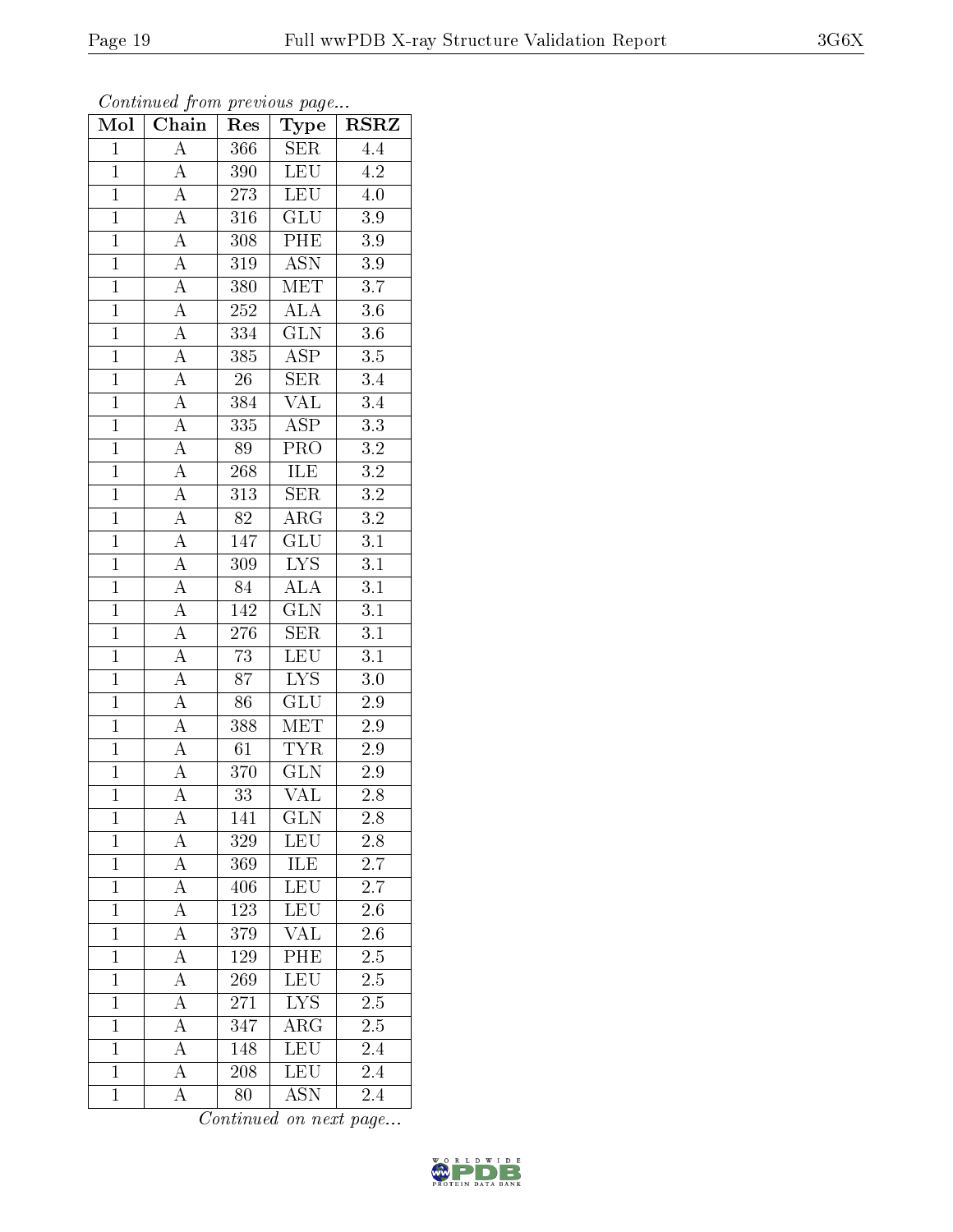| Mol          | Chain          | $\operatorname{Res}% \left( \mathcal{N}\right) \equiv\operatorname{Res}(\mathcal{N}_{0})\cap\mathcal{N}_{1}$ | <b>Type</b>          | <b>RSRZ</b> |
|--------------|----------------|--------------------------------------------------------------------------------------------------------------|----------------------|-------------|
| 1            | А              | 250                                                                                                          | LEU                  | 2.3         |
| 1            | А              | 146                                                                                                          | <b>ASP</b>           | 2.3         |
| $\mathbf{1}$ | А              | 382                                                                                                          | PRO                  | 2.3         |
| $\mathbf{1}$ | А              | 356                                                                                                          | <b>GLY</b>           | 2.3         |
| $\mathbf{1}$ | А              | 267                                                                                                          | <b>LYS</b>           | 2.2         |
| $\mathbf{1}$ | А              | 205                                                                                                          | LEU                  | 2.1         |
| $\mathbf{1}$ | А              | 253                                                                                                          | LEU                  | 2.1         |
| $\mathbf{1}$ | $\overline{A}$ | 302                                                                                                          | PHE                  | 2.1         |
| $\mathbf{1}$ | А              | 404                                                                                                          | THR.                 | 2.1         |
| $\mathbf{1}$ | А              | 314                                                                                                          | $\operatorname{GLU}$ | 2.1         |
| $\mathbf{1}$ | А              | 265                                                                                                          | SER                  | 2.1         |
| $\mathbf{1}$ | А              | 318                                                                                                          | <b>LYS</b>           | 2.1         |
| $\mathbf{1}$ | А              | 360                                                                                                          | ${\rm ARG}$          | 2.1         |
| $\mathbf 1$  | А              | 330                                                                                                          | ASN                  | 2.0         |

### 6.2 Non-standard residues in protein, DNA, RNA chains  $(i)$

In the following table, the Atoms column lists the number of modelled atoms in the group and the number defined in the chemical component dictionary. The B-factors column lists the minimum, median,  $95<sup>th</sup>$  percentile and maximum values of B factors of atoms in the group. The column labelled  $Q< 0.9$ ' lists the number of atoms with occupancy less than 0.9.

| Mol |     |     |       |      |      | $\langle$ Type   Chain   Res   Atoms   RSCC   RSR   B-factors $(A^2)$   Q<0.9 |  |
|-----|-----|-----|-------|------|------|-------------------------------------------------------------------------------|--|
|     |     | 840 |       | 0.95 | 0.13 | 22.31.46.47                                                                   |  |
|     | DOC |     | 18/19 | 0.98 | 0.18 | 10.16.19.21                                                                   |  |

#### 6.3 Carbohydrates  $(i)$

There are no carbohydrates in this entry.

### 6.4 Ligands  $(i)$

In the following table, the Atoms column lists the number of modelled atoms in the group and the number defined in the chemical component dictionary. The B-factors column lists the minimum, median,  $95<sup>th</sup>$  percentile and maximum values of B factors of atoms in the group. The column labelled  $Q< 0.9$  lists the number of atoms with occupancy less than 0.9.

| Mol | Type |     |       |      |      | $\mid$ Chain $\mid$ Res $\mid$ Atoms $\mid$ RSCC $\mid$ RSR $\mid$ B-factors(A <sup>2</sup> ) $\mid$ | $\mid$ Q<0.9 |
|-----|------|-----|-------|------|------|------------------------------------------------------------------------------------------------------|--------------|
|     |      | 879 |       | 0.89 | 0.64 | 59, 59, 59, 59                                                                                       |              |
|     |      | 875 | 31/31 | 0.97 | 0.07 | 8.16.21.22                                                                                           |              |